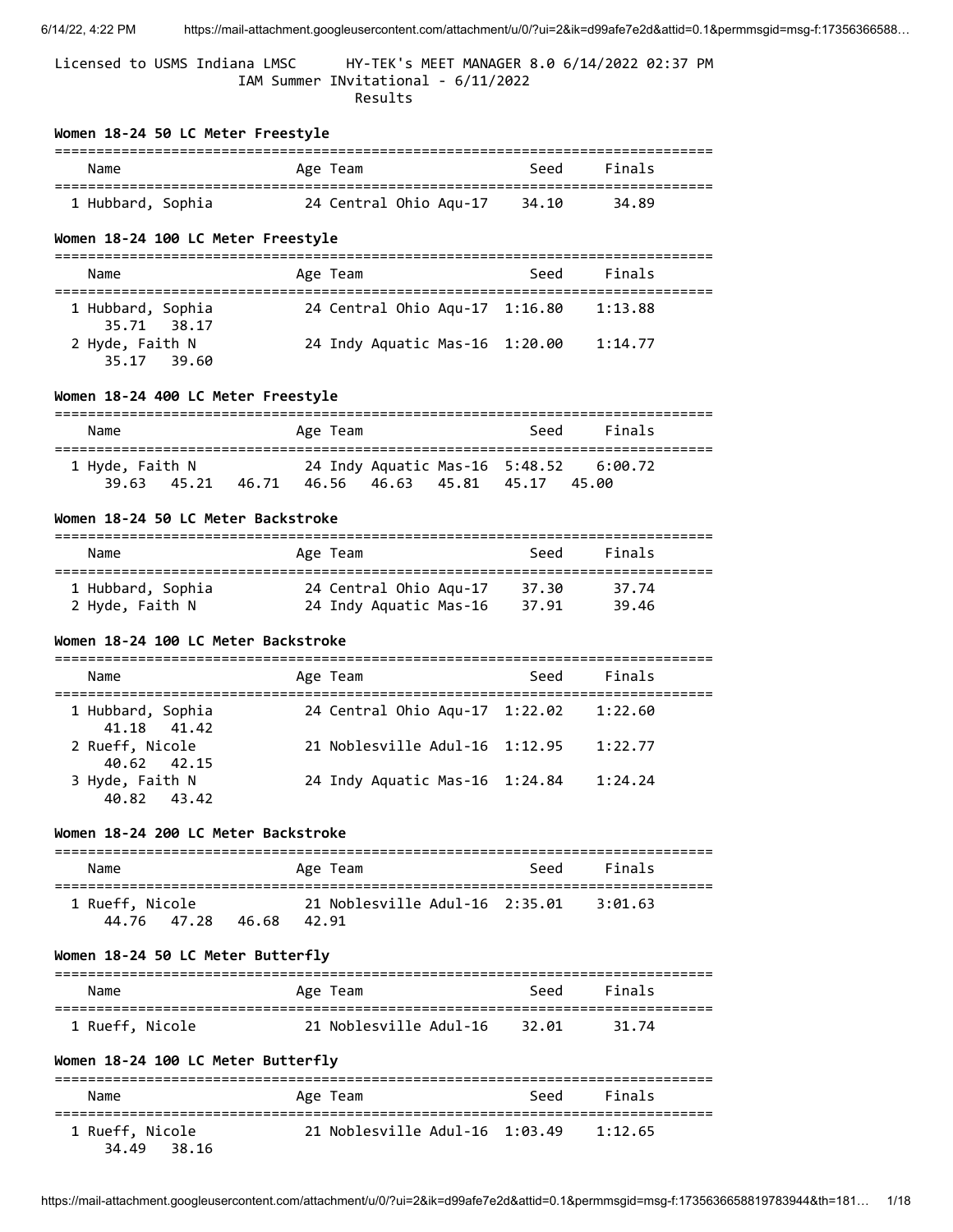| Women 25-29 50 LC Meter Freestyle                                                                                             |          |                                        |      |         |  |
|-------------------------------------------------------------------------------------------------------------------------------|----------|----------------------------------------|------|---------|--|
| Name                                                                                                                          | Age Team |                                        | Seed | Finals  |  |
| 1 Johnson, Lorece                                                                                                             |          | 27 Indy Aquatic Mas-16   35.00         |      | 37.42   |  |
| Women 25-29 100 LC Meter Freestyle                                                                                            |          |                                        |      |         |  |
| Name                                                                                                                          | Age Team | ==================================     | Seed | Finals  |  |
| 1 Johnson, Lorece<br>38.42 43.67                                                                                              |          | 27 Indy Aquatic Mas-16 1:20.00 1:22.09 |      |         |  |
| Women 25-29 400 LC Meter Freestyle<br>======================<br>=======                                                       |          |                                        |      |         |  |
| Name                                                                                                                          | Age Team |                                        | Seed | Finals  |  |
| 1 Gagnon, Caitlin                         28 Powel Crosley, J-17   5:37.27<br>37.36 43.04 42.45 43.49 42.35 42.62 42.09 39.78 |          |                                        |      | 5:33.18 |  |
| Women 25-29 50 LC Meter Breaststroke                                                                                          |          |                                        |      |         |  |
| Name                                                                                                                          | Age Team |                                        | Seed | Finals  |  |
| 1 Johnson, Lorece 27 Indy Aquatic Mas-16 45.00                                                                                |          |                                        |      | 49.08   |  |
| Women 25-29 100 LC Meter Breaststroke                                                                                         |          |                                        |      |         |  |
| Name                                                                                                                          | Age Team |                                        | Seed | Finals  |  |
| 1 Johnson, Lorece<br>52.75 57.15                                                                                              |          | 27 Indy Aquatic Mas-16 1:40.00 1:49.90 |      |         |  |
| Women 25-29 50 LC Meter Butterfly                                                                                             |          |                                        |      |         |  |
| Name                                                                                                                          | Age Team |                                        | Seed | Finals  |  |
| 1 Gagnon, Caitlin                                                                                                             |          | 28 Powel Crosley, J-17 36.16           |      | 35.89   |  |
| Women 25-29 200 LC Meter IM                                                                                                   |          |                                        |      |         |  |
| Name                                                                                                                          |          | Age Team                               | Seed | Finals  |  |
| 1 Gagnon, Caitlin 28 Powel Crosley, J-17 2:51.88 2:59.10<br>37.46 44.68 55.12 41.84                                           |          |                                        |      |         |  |
| Women 30-34 50 LC Meter Freestyle                                                                                             |          |                                        |      |         |  |
| Name                                                                                                                          | Age Team |                                        | Seed | Finals  |  |
| 1 Fidanze, Rosalie                                                                                                            |          | 31 Indy Aquatic Mas-16 33.76           |      | 33.01   |  |
| 2 Hermann, Laura                                                                                                              |          | 33 Powel Crosley, J-17 36.32           |      | 34.96   |  |
| Women 30-34 100 LC Meter Freestyle<br>======================<br>======                                                        |          |                                        |      |         |  |
| Name                                                                                                                          | Age Team |                                        | Seed | Finals  |  |
| 1 Fidanze, Rosalie<br>34.12<br>- 38.44                                                                                        |          | 31 Indy Aquatic Mas-16 1:09.25         |      | 1:12.56 |  |
| 2 Crawford, Allison<br>33.62 39.88                                                                                            |          | 31 Indy Aquatic Mas-16 1:03.46         |      | 1:13.50 |  |
| 3 Hermann, Laura<br>36.34 39.35                                                                                               |          | 33 Powel Crosley, J-17 1:16.00         |      | 1:15.69 |  |

# **Women 30-34 200 LC Meter Freestyle**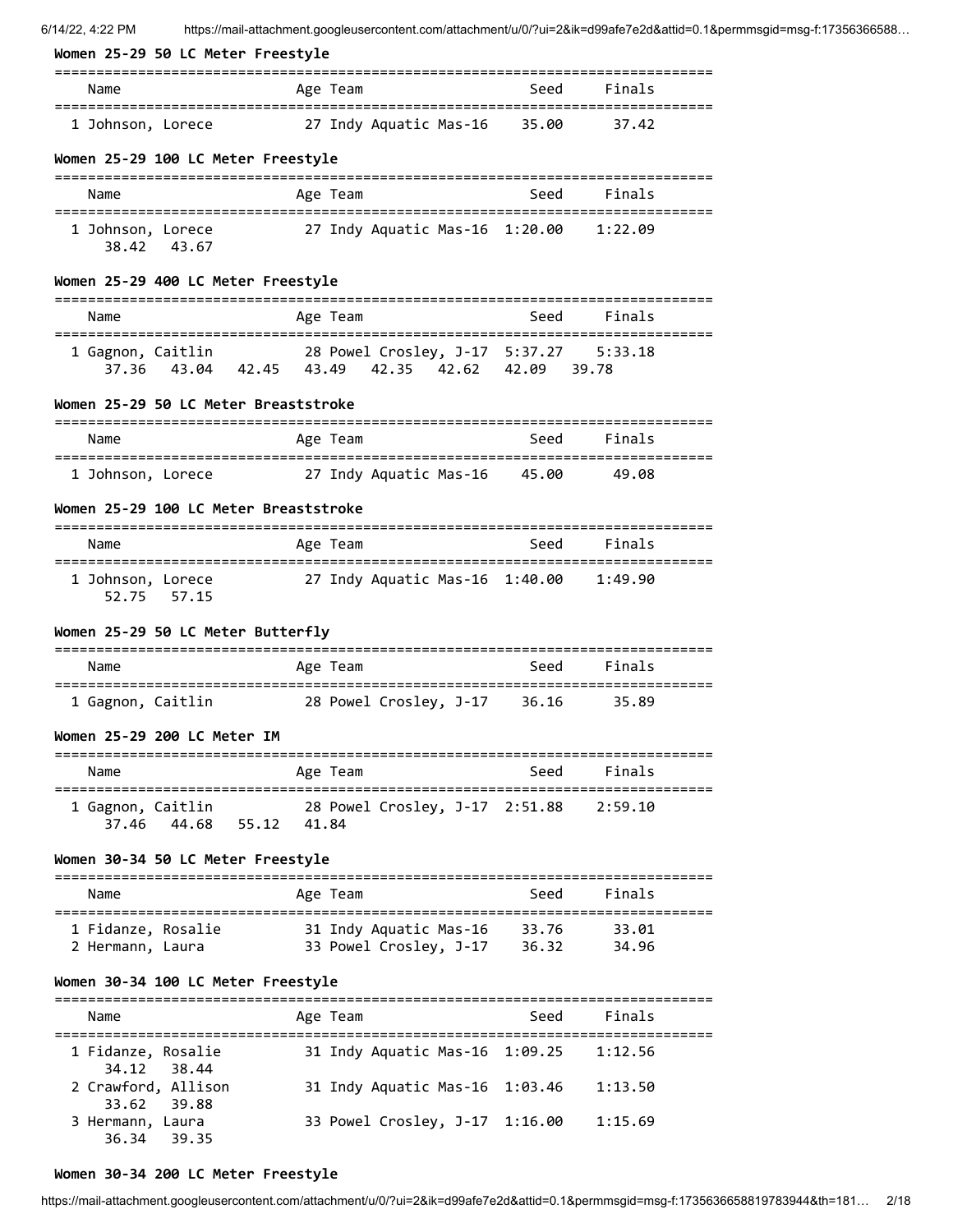| Name                                                  | Age Team                                                                              | Finals<br>Seed |
|-------------------------------------------------------|---------------------------------------------------------------------------------------|----------------|
| 1 Hermann, Laura<br>38.77 41.28 42.48                 | 33 Powel Crosley, J-17 2:47.00 2:44.73<br>42.20                                       |                |
| 2 Kurtz, Kimberley<br>53.11 53.14 53.15<br>48.46      | 30 LifeTime Swim-Du-17 3:45.00 3:27.86                                                |                |
| Women 30-34 400 LC Meter Freestyle                    |                                                                                       |                |
| Name                                                  | Age Team                                                                              | Finals<br>Seed |
| 1 Hermann, Laura 33 Powel Crosley, J-17 5:58.00       |                                                                                       | 6:03.16        |
| 41.68                                                 | 45.19 45.67 46.78 46.30 46.91 45.94 44.69                                             |                |
| 2 Crawford, Allison                                   | 31 Indy Aquatic Mas-16  5:56.00  6:06.85<br>39.35 42.78 45.01 47.04 48.15 48.41 48.72 | 47.39          |
| 3 Kurtz, Kimberley                                    | 30 LifeTime Swim-Du-17 7:05.00 7:02.96                                                |                |
|                                                       | 48.64 53.36 53.86 53.91 53.28 54.12 53.99                                             | 51.80          |
| Women 30-34 50 LC Meter Backstroke                    |                                                                                       |                |
| Name                                                  | Age Team                                                                              | Seed<br>Finals |
| 1 Crawford, Allison 31 Indy Aquatic Mas-16 34.00      |                                                                                       | 40.62          |
| Women 30-34 50 LC Meter Breaststroke                  |                                                                                       |                |
| Name                                                  | Age Team                                                                              | Seed<br>Finals |
| 1 Fidanze, Rosalie 31 Indy Aquatic Mas-16 36.29 42.11 |                                                                                       |                |
| Women 30-34 100 LC Meter Breaststroke                 |                                                                                       |                |
| Name                                                  | Age Team                                                                              | Seed<br>Finals |
| 1 Fidanze, Rosalie<br>44.17 48.46                     | 31 Indy Aquatic Mas-16 1:29.77 1:32.63                                                |                |
| Women 30-34 200 LC Meter Breaststroke                 |                                                                                       |                |
| Name                                                  | Age Team                                                                              | Seed<br>Finals |
| 1 Fidanze, Rosalie<br>45.87 49.81 52.24               | 31 Indy Aquatic Mas-16 3:08.53<br>52.11                                               | 3:20.03        |
| Women 30-34 50 LC Meter Butterfly                     |                                                                                       |                |
| ;=============<br>Name                                | Age Team                                                                              | Finals<br>Seed |
| :=========================                            |                                                                                       |                |
| 1 Crawford, Allison                                   | 31 Indy Aquatic Mas-16                                                                | 32.40<br>44.57 |
| 2 Kurtz, Kimberley                                    | 30 LifeTime Swim-Du-17                                                                | 50.00<br>55.58 |
| Women 40-44 50 LC Meter Freestyle                     |                                                                                       |                |
| Name                                                  | Age Team                                                                              | Finals<br>Seed |
| 1 Rolwing, Anna                                       | 42 Southwest Indian-16 40.00                                                          | 33.96          |
| 2 Tubbs, Ellen                                        | 41 Southwest Indian-16 45.00                                                          | 44.15          |
| 3 Barker, Angela                                      | 41 Southwest Indian-16 1:00.00                                                        | 54.36          |
| Women 40-44 100 LC Meter Freestyle                    |                                                                                       |                |
| Name                                                  | Age Team                                                                              | Seed<br>Finals |
| 1 Rolwing, Anna                                       | 42 Southwest Indian-16 1:20.00                                                        | 1:13.83        |

https://mail-attachment.googleusercontent.com/attachment/u/0/?ui=2&ik=d99afe7e2d&attid=0.1&permmsgid=msg-f:1735636658819783944&th=181… 3/18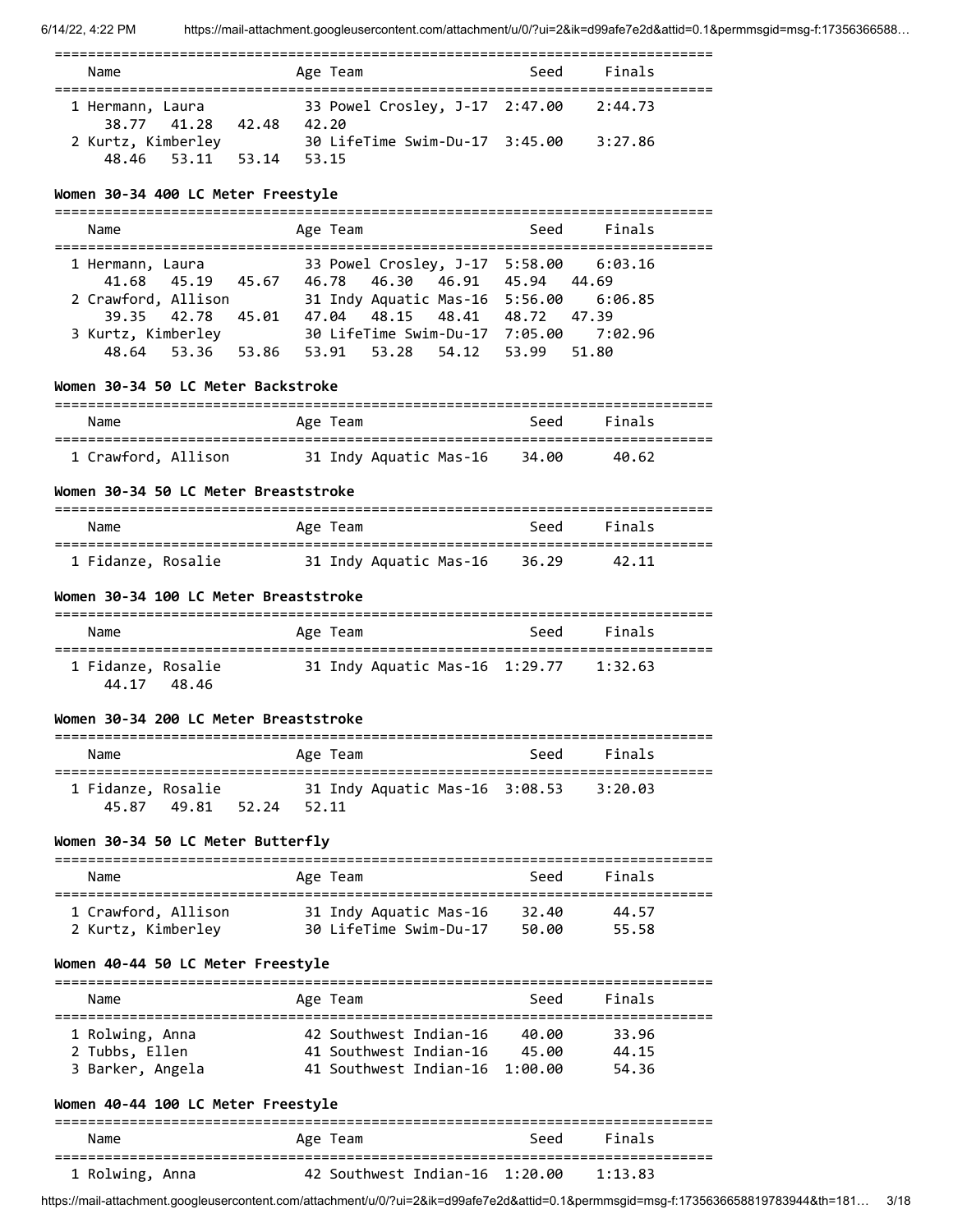34.76 39.07 45.82 49.70

2 Tubbs, Ellen 41 Southwest Indian-16 1:45.00 1:35.52

### **Women 40-44 200 LC Meter Freestyle**

| Name                                  |       | Age Team                                | Seed    | Finals  |
|---------------------------------------|-------|-----------------------------------------|---------|---------|
| 1 Rolwing, Anna<br>36.90 41.45        | 45.43 | 42 Southwest Indian-16 2:50.00<br>40.22 |         | 2:44.00 |
| 2 Jonas, Blythe K<br>37.55 41.58      | 46.67 | 40 LifeTime Swim-Du-17 2:49.43<br>46.48 |         | 2:52.28 |
| 3 Hashimoto, Masako<br>44.08<br>41.64 | 46.03 | 43 UC17<br>44.02                        | 2:56.00 | 2:55.77 |

## **Women 40-44 400 LC Meter Freestyle**

| Name                |       | Age Team |                   |                   | Seed  | Finals                                     |
|---------------------|-------|----------|-------------------|-------------------|-------|--------------------------------------------|
|                     |       |          |                   |                   |       |                                            |
| 1 Hashimoto, Masako |       | 43 UC17  |                   |                   |       | $6:42.00$ $6:11.62$                        |
| 43.47 45.96         | 47.14 |          | 47.40 47.25 47.28 |                   | 47.10 | 46.02                                      |
| 2 Jonas, Blythe K   |       |          |                   |                   |       | 40 LifeTime Swim-Du-17   6:10.00   6:29.23 |
| 42.76 47.87         | 49.59 | 50.04    |                   | 50.61 50.90 50.75 |       | 46.71                                      |

#### **Women 40-44 50 LC Meter Backstroke**

| Name             | Age Team                       | Seed  | Finals  |  |
|------------------|--------------------------------|-------|---------|--|
| 1 Rolwing, Anna  | 42 Southwest Indian-16         | 48.00 | 39.73   |  |
| 2 Barker, Angela | 41 Southwest Indian-16 1:05.00 |       | 1:03.64 |  |

### **Women 40-44 100 LC Meter Backstroke**

| Name                                  | Age Team | Seed    | Finals  |
|---------------------------------------|----------|---------|---------|
| 1 Hashimoto, Masako<br>46.60<br>47.84 | 43 UC17  | 1:32.00 | 1:34.44 |

#### **Women 40-44 50 LC Meter Breaststroke**

| Name                               | Age Team                                                         | Seed | Finals           |  |
|------------------------------------|------------------------------------------------------------------|------|------------------|--|
| 1 Tubbs, Ellen<br>2 Barker, Angela | 41 Southwest Indian-16 1:00.00<br>41 Southwest Indian-16 1:07.00 |      | 54.25<br>1:02.59 |  |

### **Women 40-44 50 LC Meter Butterfly**

| Name            | Age Team               | Seed  | Finals |
|-----------------|------------------------|-------|--------|
| 1 Rolwing, Anna | 42 Southwest Indian-16 | 42.AA | 37.26  |
| 2 Tubbs, Ellen  | 41 Southwest Indian-16 | 45.00 | 49.59  |

### **Women 45-49 50 LC Meter Backstroke**

| Name                 | Age Team               | Seed  | Finals |
|----------------------|------------------------|-------|--------|
| 1 Piech-Lukas, Kathy | 47 Powel Crosley, J-17 | 40.00 | 41.36  |

# **Women 45-49 100 LC Meter Backstroke**

| Name                                | Age Team                       | Finals<br>Seed |
|-------------------------------------|--------------------------------|----------------|
| 1 Piech-Lukas, Kathy<br>43.69 49.32 | 47 Powel Crosley, J-17 1:40.00 | 1:33.01        |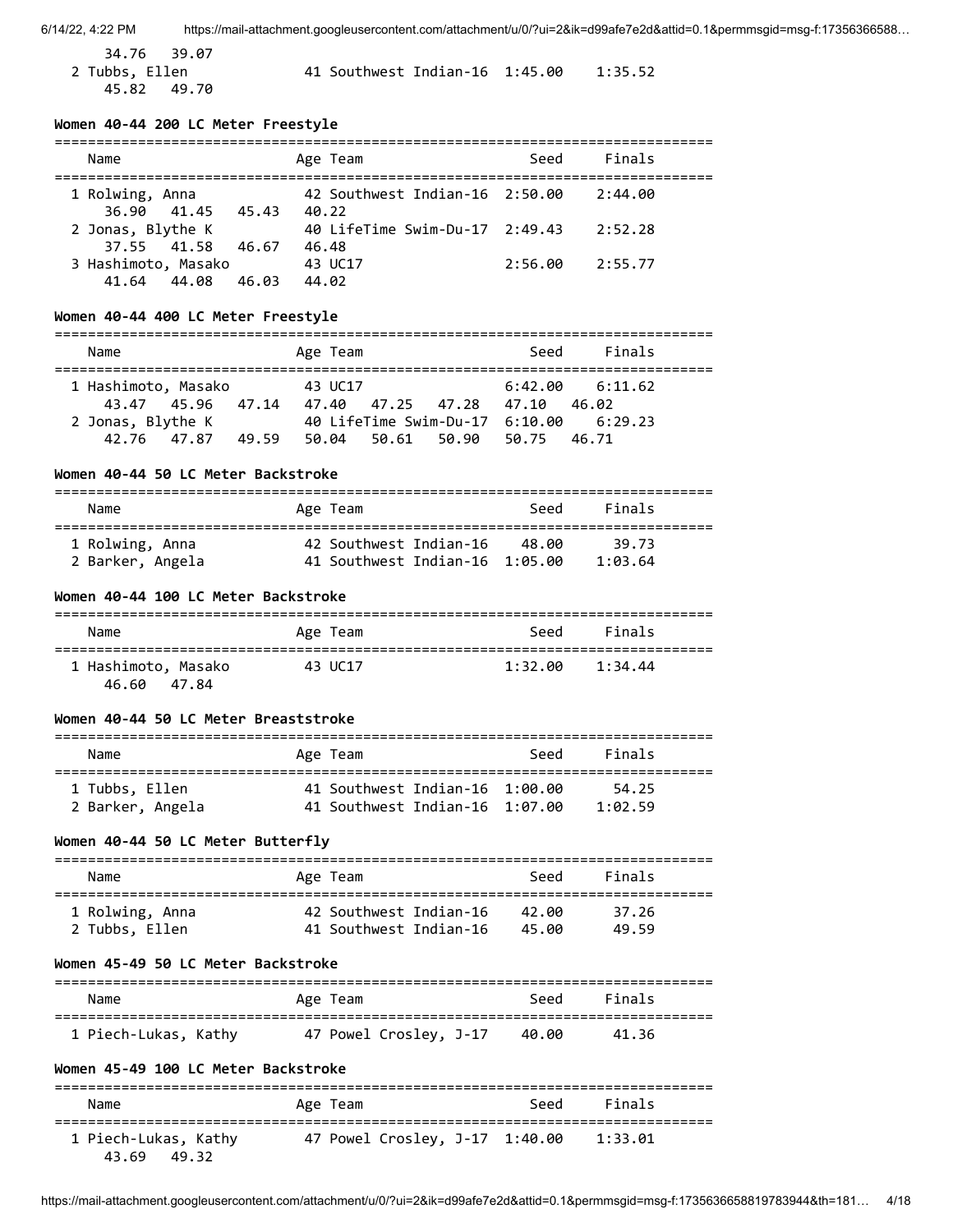|  |  | Women 45-49 200 LC Meter Backstroke |
|--|--|-------------------------------------|
|  |  |                                     |

| women 45-49 200 LL Meter Backstroke                                                                                                                                                                                      | ======================================                                              |                |
|--------------------------------------------------------------------------------------------------------------------------------------------------------------------------------------------------------------------------|-------------------------------------------------------------------------------------|----------------|
| Name                                                                                                                                                                                                                     | Age Team                                                                            | Seed<br>Finals |
| 1 Piech-Lukas, Kathy 47 Powel Crosley, J-17 3:40.00<br>48.08 52.97 54.48 52.26                                                                                                                                           |                                                                                     | 3:27.79        |
| Women 50-54 200 LC Meter Freestyle                                                                                                                                                                                       |                                                                                     |                |
| Name                                                                                                                                                                                                                     | Age Team                                                                            | Seed<br>Finals |
| 1 Hathaway, Michele 54 Indy Aquatic Mas-16 2:40.00 2:30.62<br>37.71 39.18 38.50<br>35.23                                                                                                                                 |                                                                                     |                |
| Women 50-54 400 LC Meter Freestyle                                                                                                                                                                                       |                                                                                     |                |
| Name<br>==================================                                                                                                                                                                               | Age Team                                                                            | Seed<br>Finals |
| 1 Hathaway, Michele 54 Indy Aquatic Mas-16 5:40.00 5:10.57<br>35.82 38.43 39.17 39.43 39.51 39.67 39.54 39.00<br>2 Day, Nadine 52 Indy Aquatic Mas-16 6:45.00 5:39.91<br>37.68 41.02 41.53 42.80 42.98 44.71 45.34 43.85 |                                                                                     |                |
| Women 50-54 100 LC Meter Backstroke                                                                                                                                                                                      |                                                                                     |                |
| Name                                                                                                                                                                                                                     | Age Team                                                                            | Seed Finals    |
| 1 Day, Nadine<br>39.87 40.09                                                                                                                                                                                             | 52 Indy Aquatic Mas-16 1:30.00                                                      | 1:19.96        |
| Women 50-54 100 LC Meter Breaststroke                                                                                                                                                                                    |                                                                                     |                |
| Name                                                                                                                                                                                                                     | Age Team                                                                            | Finals<br>Seed |
| 1 Day, Nadine<br>43.36 47.36                                                                                                                                                                                             | 52 Indy Aquatic Mas-16 1:45.00 1:30.72                                              |                |
| Women 50-54 200 LC Meter Breaststroke                                                                                                                                                                                    |                                                                                     |                |
| Name                                                                                                                                                                                                                     | Age Team                                                                            | Seed<br>Finals |
| 1 Day, Nadine<br>47.75 50.51 49.79 49.79                                                                                                                                                                                 | 52 Indy Aquatic Mas-16 3:30.00 3:17.84                                              |                |
| Women 50-54 400 LC Meter IM                                                                                                                                                                                              |                                                                                     |                |
| Name                                                                                                                                                                                                                     | Age Team                                                                            | Seed<br>Finals |
| 1 Day, Nadine<br>43.32                                                                                                                                                                                                   | 52 Indy Aquatic Mas-16 7:00.00 6:10.62<br>46.71 46.54 46.48 53.40 52.45 42.32 39.40 |                |
| Women 55-59 100 LC Meter Freestyle                                                                                                                                                                                       |                                                                                     |                |
| Name                                                                                                                                                                                                                     | Age Team                                                                            | Seed<br>Finals |
| 36.09<br>37.92                                                                                                                                                                                                           |                                                                                     |                |
| Women 55-59 400 LC Meter Freestyle                                                                                                                                                                                       |                                                                                     |                |
| Name                                                                                                                                                                                                                     | Age Team                                                                            | Seed<br>Finals |
| 1 Bartkowiak, Sallie                                                                                                                                                                                                     | 39.20 43.11 43.24 44.28 43.80 44.69 43.80 41.76                                     |                |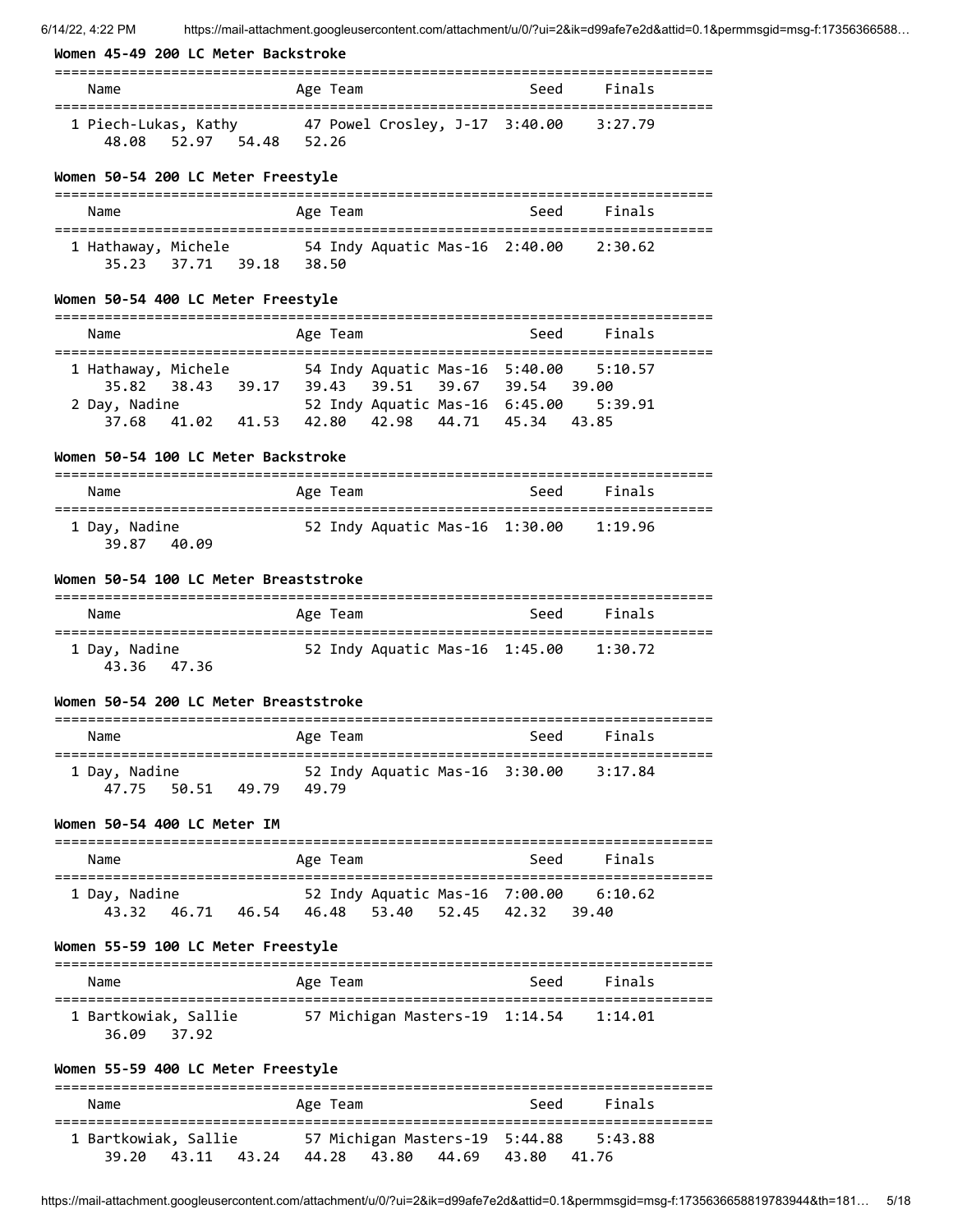| Women 55-59 50 LC Meter Backstroke                                                                              |          |                                        |         |         |  |
|-----------------------------------------------------------------------------------------------------------------|----------|----------------------------------------|---------|---------|--|
| Name                                                                                                            | Age Team |                                        | Seed    | Finals  |  |
| 1 Bartkowiak, Sallie 57 Michigan Masters-19 42.49                                                               |          |                                        |         | 41.78   |  |
| Women 55-59 100 LC Meter Backstroke                                                                             |          |                                        |         |         |  |
| Name                                                                                                            | Age Team |                                        | Seed    | Finals  |  |
| 1 Bartkowiak, Sallie 57 Michigan Masters-19 1:32.27 1:31.48<br>44.30 47.18                                      |          |                                        |         |         |  |
| Women 60-64 50 LC Meter Freestyle                                                                               |          |                                        |         |         |  |
| Name                                                                                                            | Age Team |                                        | Seed    | Finals  |  |
| 1 Scruggs, Dana                                                                                                 |          | 63 Indy Aquatic Mas-16  45.00          |         | 40.96   |  |
| Women 60-64 100 LC Meter Freestyle                                                                              |          |                                        |         |         |  |
| Name                                                                                                            | Age Team |                                        | Seed    | Finals  |  |
| 1 Scruggs, Dana<br>46.56<br>52.89                                                                               |          | 63 Indy Aquatic Mas-16 2:00.00         |         | 1:39.45 |  |
| Women 60-64 200 LC Meter Freestyle                                                                              |          |                                        |         |         |  |
| Name                                                                                                            | Age Team |                                        | Seed    | Finals  |  |
| 1 Teal, Lindy                       61 Indy Aquatic Mas-16 3:55.00     3:40.45<br>52.31   55.82   56.83   55.49 |          |                                        |         |         |  |
| Women 60-64 400 LC Meter Freestyle                                                                              |          |                                        |         |         |  |
| Name                                                                                                            | Age Team |                                        | Seed    | Finals  |  |
| 1 Marshall, Lynn                                                                                                | 61 Fina  |                                        | 5:15.00 | 4:53.58 |  |
| 35.25 37.06 37.00 37.21 37.17 37.11 36.78 36.00                                                                 |          |                                        |         | DO      |  |
| 52.94 57.22 57.69 58.37 58.60 58.29 58.99 57.49                                                                 |          |                                        |         |         |  |
| Women 60-64 50 LC Meter Backstroke                                                                              |          |                                        |         |         |  |
| Name                                                                                                            |          | Age Team                               | Seed    | Finals  |  |
| 1 Teal, Lindy                                                                                                   |          | 61 Indy Aquatic Mas-16 1:05.00 55.27   |         |         |  |
| Women 60-64 100 LC Meter Backstroke                                                                             |          |                                        |         |         |  |
| Name                                                                                                            | Age Team |                                        | Seed    | Finals  |  |
| 1 Teal, Lindy<br>57.31 59.93                                                                                    |          | 61 Indy Aquatic Mas-16 2:15.00 1:57.24 |         |         |  |
| Women 60-64 200 LC Meter Backstroke                                                                             |          |                                        |         |         |  |
| Name                                                                                                            | Age Team |                                        | Seed    | Finals  |  |
| 1 Teal, Lindy<br>1:00.05 1:02.28 1:02.95 1:01.93                                                                |          |                                        |         |         |  |
| Women 60-64 100 LC Meter Breaststroke                                                                           |          |                                        |         |         |  |

### =============================================================================== Name **Age Team** Age Team Seed Finals

https://mail-attachment.googleusercontent.com/attachment/u/0/?ui=2&ik=d99afe7e2d&attid=0.1&permmsgid=msg-f:1735636658819783944&th=181… 6/18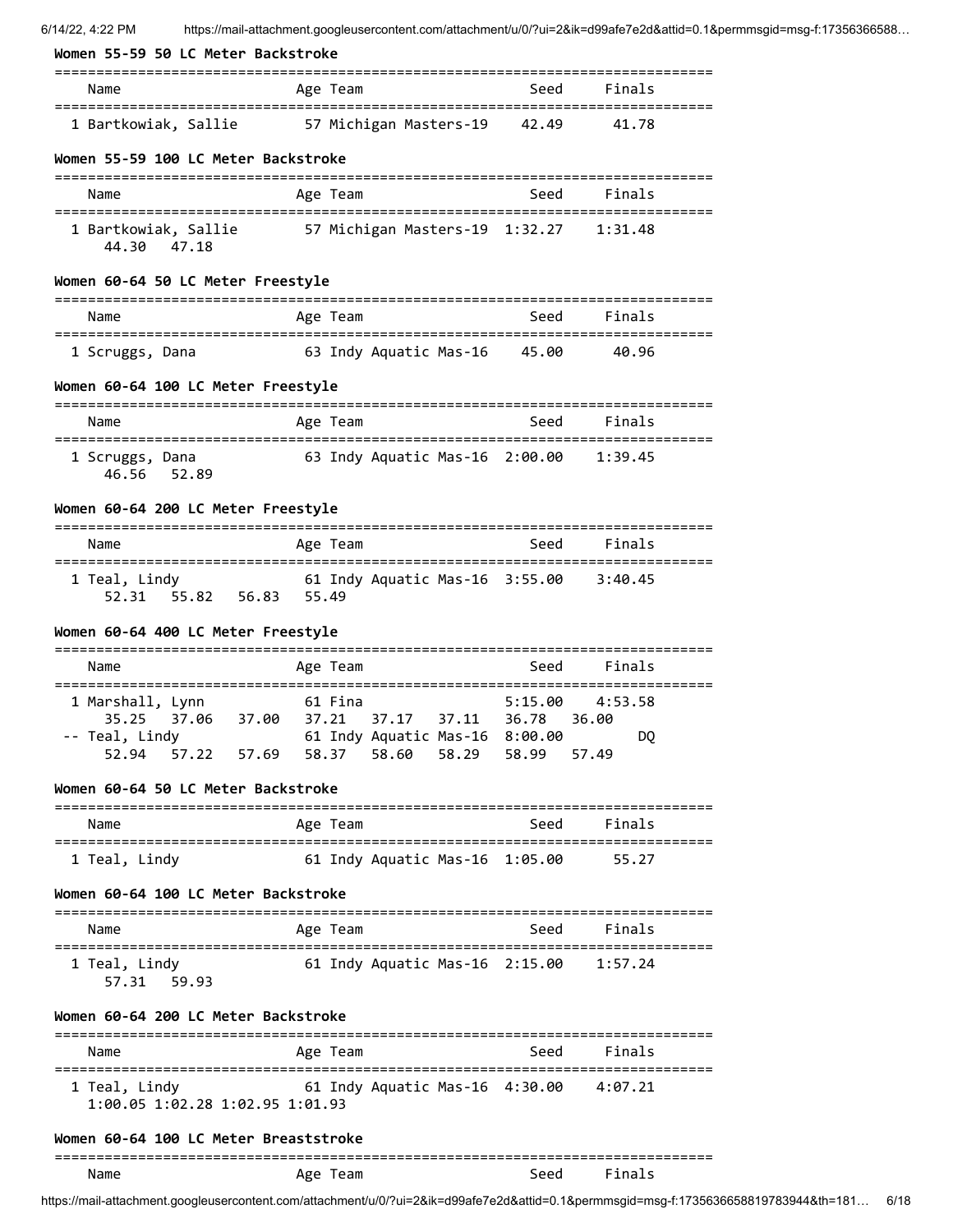1 Scruggs, Dana 63 Indy Aquatic Mas-16 2:30.00 2:05.07

59.47 1:05.60

**Women 60-64 200 LC Meter Breaststroke**

| Name             | Age Team       | Finals<br>Seed     |  |
|------------------|----------------|--------------------|--|
| 1 Marshall, Lynn | 61 Fina        | 3:40.00<br>3:22.24 |  |
| 46.89<br>- 51.66 | 52.29<br>51.40 |                    |  |

# **Women 60-64 50 LC Meter Butterfly**

| Name            |                        | Seed  | Finals |  |
|-----------------|------------------------|-------|--------|--|
|                 | Age Team               |       |        |  |
| 1 Scruggs, Dana | 63 Indy Aquatic Mas-16 | 53.00 | 47.15  |  |

# **Women 60-64 200 LC Meter IM**

| Name                            |                 | Age Team                       | Seed    | Finals  |
|---------------------------------|-----------------|--------------------------------|---------|---------|
| 1 Marshall, Lynn<br>36.40 44.11 | 49.71<br>36.54  | 61 Fina                        | 3:99.99 | 2:46.76 |
| 2 Scruggs, Dana                 | $1:08.21$ 58.99 | 63 Indy Aquatic Mas-16 4:10.00 |         | 3:59.30 |

### **Women 60-64 400 LC Meter IM**

| Name                            |       | Age Team               |       | Seed               | Finals             |
|---------------------------------|-------|------------------------|-------|--------------------|--------------------|
| 1 Marshall, Lynn<br>36.56 41.49 | 46.39 | 61 Fina<br>46.05 50.24 | 53.27 | 6:15.00<br>- 38.26 | 5:48.88<br>- 36.62 |

### **Women 65-69 50 LC Meter Freestyle**

| Name                   | Age Team               | Seed  | Finals |
|------------------------|------------------------|-------|--------|
| 1 Widland, Kathleen    | 66 Indy Aquatic Mas-16 | 36.00 | 35.50  |
| 2 Ritter, Susan M      | 65 Central Ohio Aqu-17 | 36.00 | 35.70  |
| 3 Gettelfinger, Cheryl | 65 Indy Aquatic Mas-16 | 34.78 | 37.14  |

### **Women 65-69 100 LC Meter Freestyle**

| Name                               | Age Team                       | Seed | Finals  |
|------------------------------------|--------------------------------|------|---------|
| 1 Ritter, Susan M<br>36.64 40.57   | 65 Central Ohio Aqu-17 1:16.00 |      | 1:17.21 |
| 2 Widland, Kathleen<br>37.75 41.86 | 66 Indy Aquatic Mas-16 1:20.00 |      | 1:19.61 |

### **Women 65-69 200 LC Meter Freestyle**

| Name              |                                    |       | Age Team                                | Seed | Finals  |
|-------------------|------------------------------------|-------|-----------------------------------------|------|---------|
| 1 Ritter, Susan M | 37.86 41.60                        | 41.87 | 65 Central Ohio Agu-17 2:40.00<br>41.35 |      | 2:42.68 |
|                   | 2 Widland, Kathleen<br>40.39 45.70 | 45.21 | 66 Indy Aquatic Mas-16 2:55.00<br>44.26 |      | 2:55.56 |

## **Women 65-69 400 LC Meter Freestyle**

| Name                       | Age Team                                                              | Seed | Finals           |
|----------------------------|-----------------------------------------------------------------------|------|------------------|
| 1 Ritter, Susan M<br>39.10 | 65 Central Ohio Aqu-17 5:40.00<br>42.53 43.13 43.53 43.15 43.44 43.43 |      | 5:40.36<br>42.05 |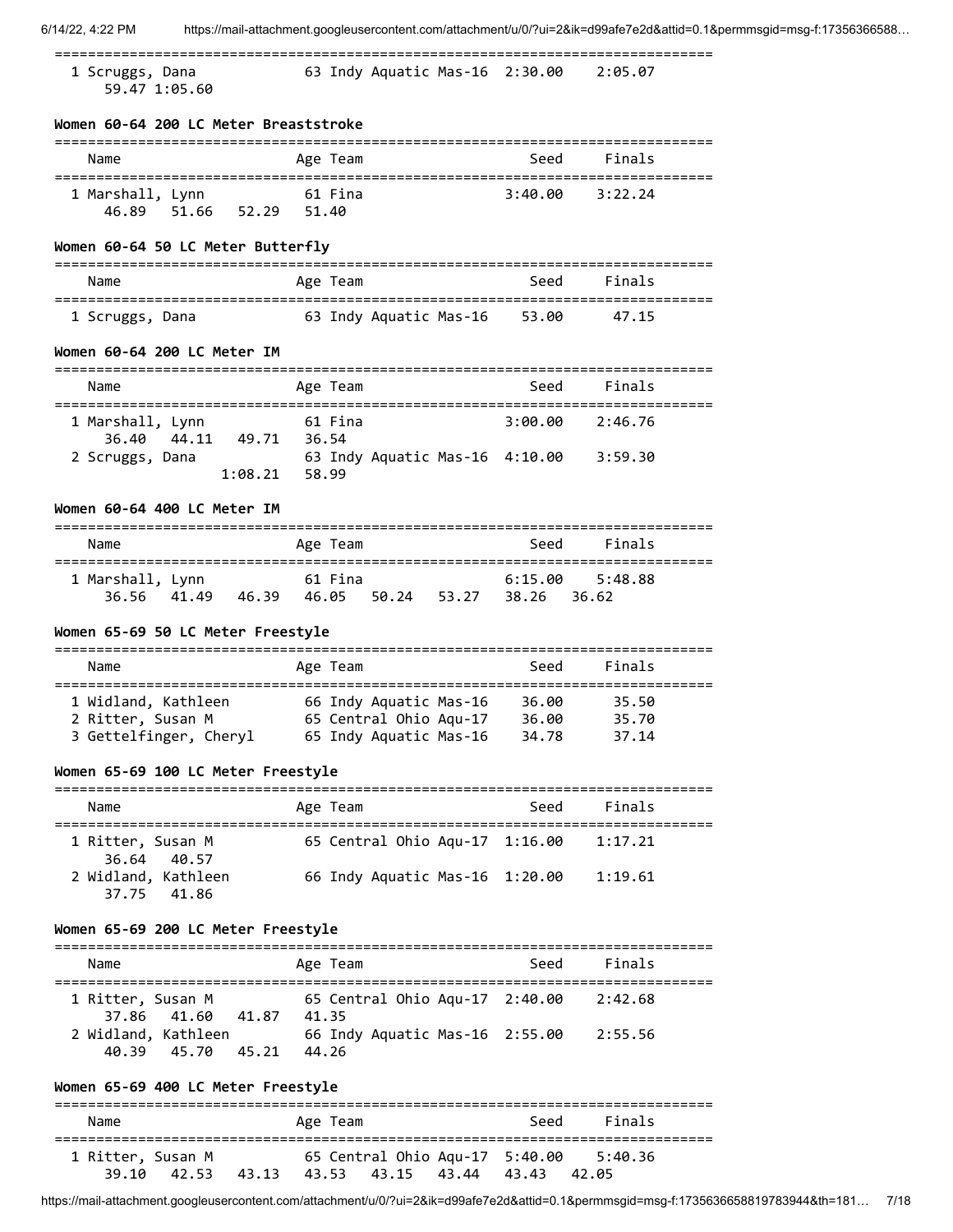| 6/14/22, 4:22 PM                                      |                                                           |                                |          |                                |                                 |                                                               | https://mail-attachment.googleusercontent.com/attachment/u/0/?ui=2&ik=d99afe7e2d&attid=0.1&permmsgid=msg-f:17356366588 |
|-------------------------------------------------------|-----------------------------------------------------------|--------------------------------|----------|--------------------------------|---------------------------------|---------------------------------------------------------------|------------------------------------------------------------------------------------------------------------------------|
| 2 Widland, Kathleen                                   | 40.96 46.93 47.98 48.47 47.68 47.73 46.52 43.67           |                                |          |                                |                                 | 66 Indy Aquatic Mas-16  6:15.00  6:09.94                      |                                                                                                                        |
| Women 65-69 100 LC Meter Backstroke                   |                                                           |                                |          |                                |                                 |                                                               |                                                                                                                        |
| Name                                                  |                                                           |                                | Age Team |                                | Seed                            | Finals                                                        |                                                                                                                        |
| 1 Widland, Kathleen                                   | 46.44 47.14                                               | 66 Indy Aquatic Mas-16 1:35.00 |          |                                |                                 | 1:33.58                                                       |                                                                                                                        |
| Women 65-69 400 LC Meter IM                           |                                                           |                                |          |                                |                                 |                                                               |                                                                                                                        |
| Name                                                  |                                                           |                                | Age Team |                                | Seed                            | Finals                                                        |                                                                                                                        |
|                                                       | 48.20 1:02.15 1:16.28 1:12.32 1:03.96 1:07.13 51.04 50.82 |                                |          |                                |                                 | 1 Gettelfinger, Cheryl 65 Indy Aquatic Mas-16 7:25.69 8:11.90 |                                                                                                                        |
| Women 70-74 50 LC Meter Breaststroke                  |                                                           |                                |          |                                |                                 |                                                               |                                                                                                                        |
| Name                                                  |                                                           |                                | Age Team |                                | Seed                            | Finals                                                        |                                                                                                                        |
| 1 Wagner, June                                        |                                                           | 72 UC17                        |          |                                | 56.00                           | 53.50                                                         |                                                                                                                        |
| Women 70-74 200 LC Meter Breaststroke                 |                                                           |                                |          |                                |                                 |                                                               |                                                                                                                        |
| Name                                                  |                                                           |                                | Age Team |                                | Seed                            | Finals                                                        |                                                                                                                        |
| 1 Wagner, June                                        | 1:00.93 1:11.79 1:14.48 1:08.53                           |                                | 72 UC17  |                                |                                 | 4:48.00 4:35.73                                               |                                                                                                                        |
| Women 75-79 50 LC Meter Freestyle                     |                                                           |                                |          |                                |                                 |                                                               |                                                                                                                        |
| Name                                                  |                                                           |                                | Age Team |                                | Seed                            | Finals                                                        |                                                                                                                        |
|                                                       |                                                           |                                |          |                                |                                 | 1 Pollard, Susan 78 Indy Aquatic Mas-16 1:10.20 1:05.68       |                                                                                                                        |
| Women 75-79 100 LC Meter Freestyle                    |                                                           |                                |          |                                |                                 |                                                               |                                                                                                                        |
| Name                                                  |                                                           |                                | Age Team |                                | Seed                            | ⊦ınaıs                                                        |                                                                                                                        |
| 1 Pollard, Susan<br>$1:05.35$ $1:17.28$               |                                                           |                                |          | 78 Indy Aquatic Mas-16 2:25.00 |                                 | 2:22.63                                                       |                                                                                                                        |
| Women 75-79 50 LC Meter Backstroke                    |                                                           |                                |          |                                |                                 |                                                               |                                                                                                                        |
| Name                                                  |                                                           |                                | Age Team |                                | Seed                            | Finals                                                        |                                                                                                                        |
| 1 Pollard, Susan                                      |                                                           |                                |          | 78 Indy Aquatic Mas-16 1:20.34 |                                 | 1:17.92                                                       |                                                                                                                        |
| Women 75-79 100 LC Meter Backstroke                   |                                                           |                                |          |                                |                                 |                                                               |                                                                                                                        |
| Name                                                  |                                                           |                                | Age Team |                                | Seed                            | Finals                                                        |                                                                                                                        |
| =================================<br>1 Pollard, Susan |                                                           |                                |          | 78 Indy Aquatic Mas-16 2:20.06 | =============================== | 2:57.68                                                       |                                                                                                                        |
| Women 75-79 50 LC Meter Breaststroke                  |                                                           |                                |          |                                |                                 |                                                               |                                                                                                                        |
| Name                                                  |                                                           |                                | Age Team |                                | Seed                            | Finals                                                        |                                                                                                                        |
| 1 Pollard, Susan                                      |                                                           |                                |          | 78 Indy Aquatic Mas-16 1:20.05 |                                 | 1:25.96                                                       |                                                                                                                        |
| Women 80-84 50 LC Meter Freestyle                     |                                                           |                                |          |                                |                                 |                                                               |                                                                                                                        |
| Name                                                  |                                                           |                                | Age Team |                                | Seed                            | Finals                                                        |                                                                                                                        |
|                                                       |                                                           |                                |          |                                |                                 |                                                               |                                                                                                                        |

https://mail-attachment.googleusercontent.com/attachment/u/0/?ui=2&ik=d99afe7e2d&attid=0.1&permmsgid=msg-f:1735636658819783944&th=181… 8/18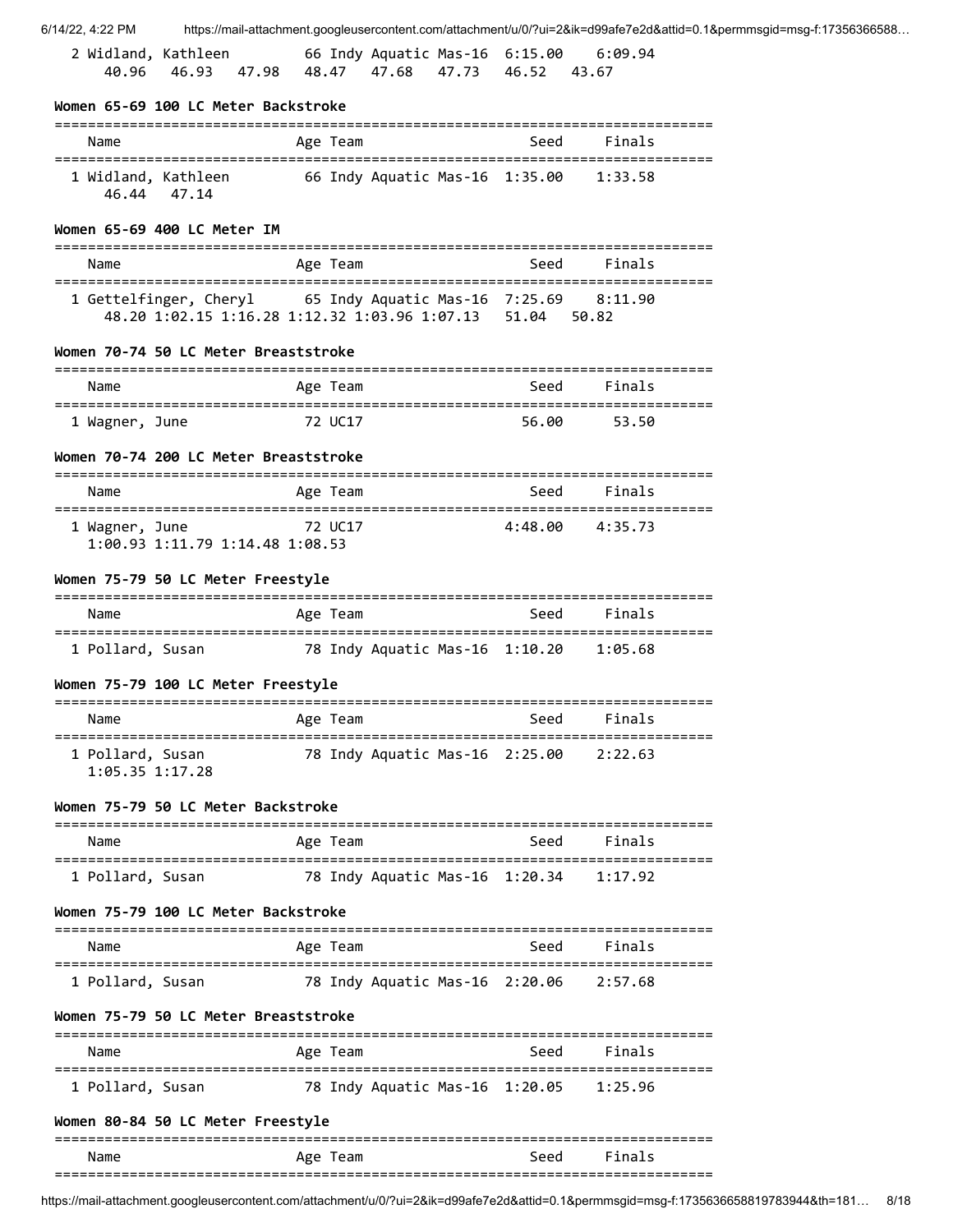| 1 Meyers, Susan | 80 Sarasota Sharks-14 | 46.00 | 46.34 |
|-----------------|-----------------------|-------|-------|
|-----------------|-----------------------|-------|-------|

### **Women 80-84 200 LC Meter Breaststroke**

| Name                                                       | Age Team                      | Seed | Finals  |  |
|------------------------------------------------------------|-------------------------------|------|---------|--|
| 1 Meyers, Susan<br>$1:07.88$ $1:13.43$ $1:16.09$ $1:13.28$ | 80 Sarasota Sharks-14 4:40.00 |      | 4:50.68 |  |

### **Women 80-84 200 LC Meter IM**

| Name                                             | Age Team                               | Seed | Finals  |  |
|--------------------------------------------------|----------------------------------------|------|---------|--|
| 1 Meyers, Susan<br>$1:00.09$ $1:11.10$ $1:14.89$ | 80 Sarasota Sharks-14 4:20.00<br>57.31 |      | 4:23.39 |  |

### **Men 18-24 100 LC Meter Freestyle**

| Name            |             | Age Team                       | Seed | Finals  |
|-----------------|-------------|--------------------------------|------|---------|
| 1 Waters, Jacob | 28.67 30.77 | 24 Powel Crosley, J-17 1:06.99 |      | 59.44   |
| 2 Payonk, Jacob | 30.39 32.57 | 23 Munster Masters-16 1:08.00  |      | 1:02.96 |

#### **Men 18-24 200 LC Meter Freestyle**

===============================================================================

| Name             |                         |       | Age Team                       | Seed | Finals  |  |
|------------------|-------------------------|-------|--------------------------------|------|---------|--|
| 1 Waters, Jacob  |                         |       | 24 Powel Crosley, J-17 2:24.99 |      | 2:10.71 |  |
| 2 Payonk, Jacob  | 31.32 34.32 33.85 31.22 |       | 23 Munster Masters-16 2:30.00  |      | 2:20.68 |  |
| 3 Adcock, Trevor | 33.16 36.11 35.79 35.62 |       | 21 Noblesville Adul-16 2:34.52 |      | 2:30.38 |  |
|                  | 36.85 39.35             | 39.82 | -34.36                         |      |         |  |

## **Men 18-24 400 LC Meter Freestyle**

| Name            |             |       | Age Team |                   |                               | Seed    | Finals           |
|-----------------|-------------|-------|----------|-------------------|-------------------------------|---------|------------------|
| 1 Payonk, Jacob | 33.66 37.22 | 38.20 |          | 38.48 38.43 38.18 | 23 Munster Masters-16 5:00.00 | - 38.11 | 5:00.51<br>38.23 |

### **Men 18-24 50 LC Meter Butterfly**

| Name             | Age Team               | Seed   | Finals |
|------------------|------------------------|--------|--------|
| 1 Adcock, Trevor | 21 Noblesville Adul-16 | -33.43 | 29.12  |
| 2 Payonk, Jacob  | 23 Munster Masters-16  | 35.00  | 30.16  |

### **Men 18-24 100 LC Meter Butterfly**

| Name             |             | Age Team                       | Seed | Finals  |
|------------------|-------------|--------------------------------|------|---------|
| 1 Waters, Jacob  | 30.34 34.45 | 24 Powel Crosley, J-17 1:14.98 |      | 1:04.79 |
| 2 Adcock, Trevor | 32.32 37.50 | 21 Noblesville Adul-16 1:10.54 |      | 1:09.82 |

## **Men 25-29 50 LC Meter Freestyle**

| Name               | Age Team              | Seed    | Finals |  |
|--------------------|-----------------------|---------|--------|--|
| 1 Davidson, Connor | 27 Munster Masters-16 | - 27.50 | -27.38 |  |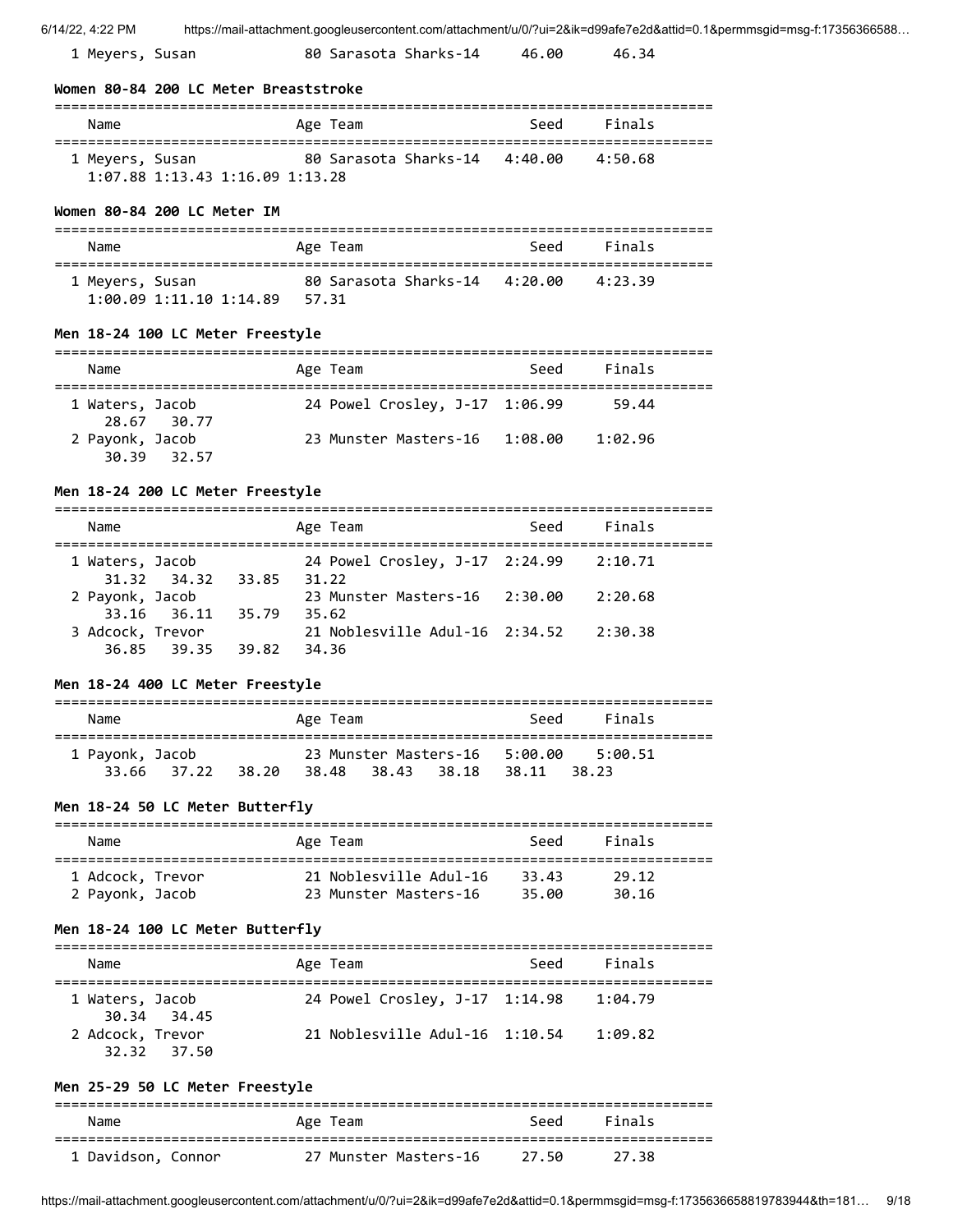## **Men 25-29 100 LC Meter Freestyle**

| Name                              | Age Team                      | Seed | Finals  |
|-----------------------------------|-------------------------------|------|---------|
| 1 Davidson, Connor<br>29.75 32.64 | 27 Munster Masters-16 1:05.00 |      | 1:02.39 |

#### **Men 25-29 50 LC Meter Breaststroke**

| Name               | Age Team               | Seed  | Finals |  |
|--------------------|------------------------|-------|--------|--|
| 1 Flores, Alfonso  | 25 Swim Fort Lauder-50 | 35.00 | 33.33  |  |
| 2 Davidson, Connor | 27 Munster Masters-16  | 37.00 | 34.23  |  |

### **Men 25-29 100 LC Meter Breaststroke**

| Name               | Age Team                       | Seed | Finals  |
|--------------------|--------------------------------|------|---------|
|                    |                                |      |         |
| 1 Flores, Alfonso  | 25 Swim Fort Lauder-50 1:15.00 |      | 1:13.21 |
| 34.86 38.35        |                                |      |         |
| 2 Davidson, Connor | 27 Munster Masters-16 1:35.00  |      | 1:21.40 |
| 38.72 42.68        |                                |      |         |

### **Men 25-29 200 LC Meter Breaststroke**

| Name                                | Age Team       |                                | Seed | Finals  |
|-------------------------------------|----------------|--------------------------------|------|---------|
| 1 Flores, Alfonso<br>37.84<br>43.22 | 43.99<br>40.43 | 25 Swim Fort Lauder-50 2:50.00 |      | 2:45.48 |

#### **Men 25-29 400 LC Meter IM**

| Name                       |             | Age Team    |             | Seed                           | Finals            |
|----------------------------|-------------|-------------|-------------|--------------------------------|-------------------|
| 1 Flores, Alfonso<br>34.04 | 39.51 53.25 | 51.61 47.44 | 44.58 41.99 | 25 Swim Fort Lauder-50 6:00.00 | 5:50.81<br>-38.39 |

# **Men 30-34 100 LC Meter Freestyle**

| Name                             | Age Team                       | Seed | Finals  |
|----------------------------------|--------------------------------|------|---------|
| 1 Mohler, Michael<br>32.11 35.12 | 31 Indy Aquatic Mas-16 1:10.00 |      | 1:07.23 |

## **Men 30-34 100 LC Meter Backstroke**

| Name                                | Age Team                       | Seed | Finals  |  |
|-------------------------------------|--------------------------------|------|---------|--|
| 1 Mohler, Michael<br>40.40<br>42.25 | 31 Indy Aquatic Mas-16 1:20.00 |      | 1:22.65 |  |

### **Men 30-34 50 LC Meter Breaststroke**

| Name             | Age Team               | Seed  | Finals |  |
|------------------|------------------------|-------|--------|--|
| 1 Brasser, Brian | 33 New Albany Aquat-17 | 34.00 | 31.79  |  |

### **Men 30-34 100 LC Meter Breaststroke**

| Name                             | Age Team                       | Seed | Finals  |  |
|----------------------------------|--------------------------------|------|---------|--|
| 1 Brasser, Brian<br>35.62 40.20  | 33 New Albany Aquat-17 1:11.00 |      | 1:15.82 |  |
| 2 Mohler, Michael<br>46.86 53.47 | 31 Indy Aquatic Mas-16 1:45.00 |      | 1:40.33 |  |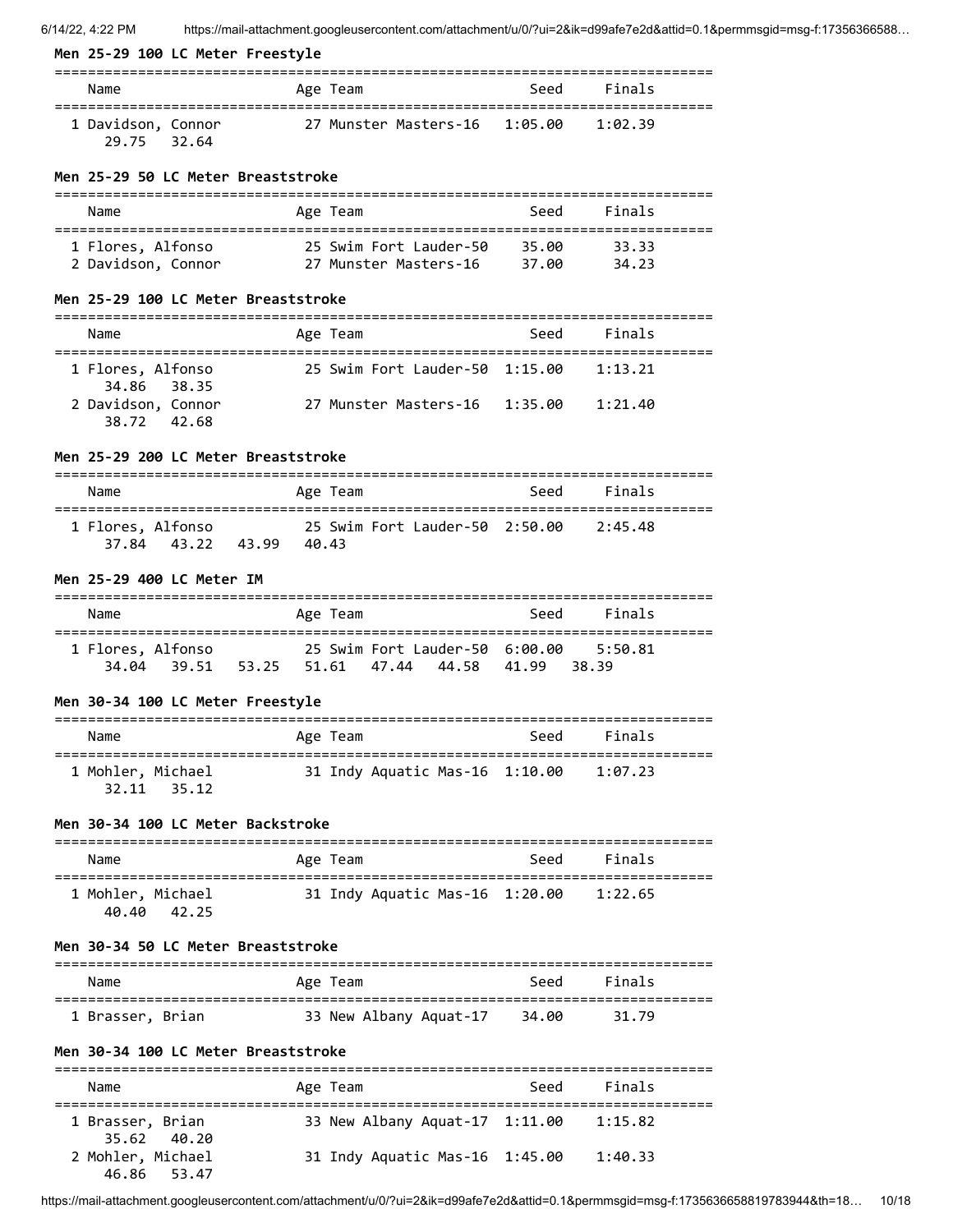### **Men 30-34 50 LC Meter Butterfly**

| Name              | Age Team               | Seed  | Finals |  |
|-------------------|------------------------|-------|--------|--|
| 1 Brasser, Brian  | 33 New Albany Aquat-17 | 30.00 | 29.79  |  |
| 2 Mohler, Michael | 31 Indy Aquatic Mas-16 | 40.00 | 35.11  |  |

## **Men 30-34 200 LC Meter IM**

| Name              |       | Age Team                       | Seed | Finals  |  |
|-------------------|-------|--------------------------------|------|---------|--|
| 1 Mohler, Michael |       | 31 Indy Aquatic Mas-16 2:45.00 |      | 3:00.92 |  |
| 38.14 45.31       | 55.93 | 41.54                          |      |         |  |

## **Men 40-44 50 LC Meter Freestyle**

| Name                 | Age Team               | Seed  | Finals |  |
|----------------------|------------------------|-------|--------|--|
| 1 Barker, Jared      | 42 Southwest Indian-16 | 30.00 | 31.59  |  |
| 2 Neuburger, Eric    | 42 Indy Aquatic Mas-16 | 31.00 | 34.01  |  |
| 3 Eddington, Jantzen | 42 UC21                | 39.61 | 46.59  |  |

## **Men 40-44 100 LC Meter Freestyle**

| Name                                | Age Team                       | Seed    | Finals  |
|-------------------------------------|--------------------------------|---------|---------|
| 1 Barker, Jared<br>33.08 37.88      | 42 Southwest Indian-16 1:00.00 |         | 1:10.96 |
| 2 Neuburger, Eric<br>34.31 40.21    | 42 Indy Aquatic Mas-16 1:08.00 |         | 1:14.52 |
| 3 Eddington, Jantzen<br>48.54 53.45 | 42 UC21                        | 1:38.91 | 1:41.99 |

### **Men 40-44 50 LC Meter Backstroke**

| Name              | Age Team               | Seed  | Finals |
|-------------------|------------------------|-------|--------|
| 1 Barker, Jared   | 42 Southwest Indian-16 | 35.AA | 36.39  |
| 2 Neuburger, Eric | 42 Indy Aquatic Mas-16 | 37.00 | 40.44  |

### **Men 40-44 100 LC Meter Backstroke**

| Name                             | Age Team                       | Seed | Finals  |  |
|----------------------------------|--------------------------------|------|---------|--|
| 1 Neuburger, Eric<br>42.36 46.25 | 42 Indy Aquatic Mas-16 1:19.00 |      | 1:28.61 |  |

#### **Men 40-44 50 LC Meter Breaststroke**

| Name                 | Age Team | Seed  | Finals |  |
|----------------------|----------|-------|--------|--|
| 1 Eddington, Jantzen | 42 UC21  | 46.56 | 48.89  |  |

### **Men 40-44 100 LC Meter Breaststroke**

| Name                                  | Age Team                       | Seed    | Finals  |  |  |  |  |
|---------------------------------------|--------------------------------|---------|---------|--|--|--|--|
| 1 Barker, Jared<br>42.11 44.63        | 42 Southwest Indian-16 1:10.00 |         | 1:26.74 |  |  |  |  |
| 2 Eddington, Jantzen<br>54.94 1:07.74 | 42 UC21                        | 1:51.39 | 2:02.68 |  |  |  |  |

#### **Men 40-44 200 LC Meter IM**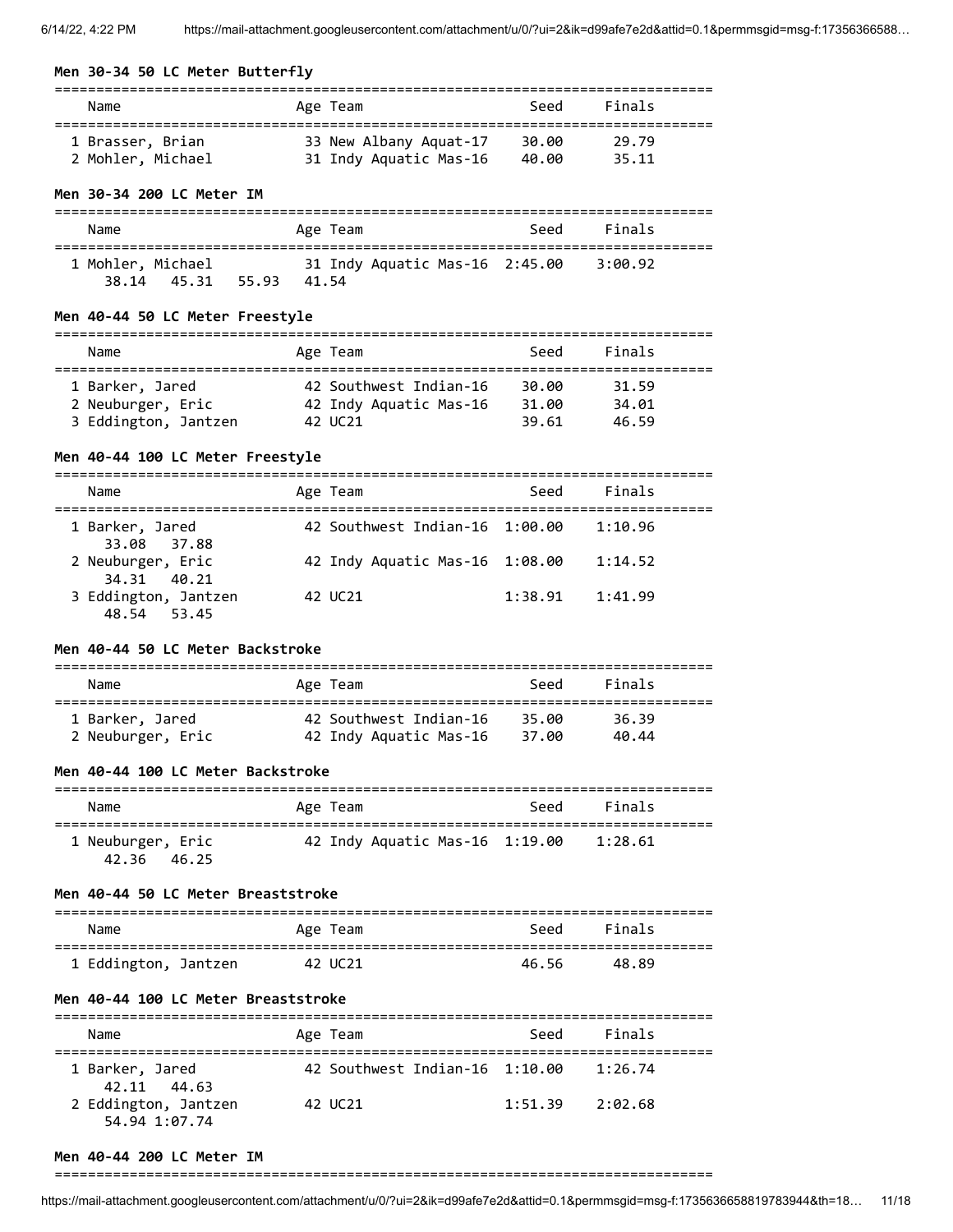| Name            |             |       | Age Team                                        | Seed | Finals |  |
|-----------------|-------------|-------|-------------------------------------------------|------|--------|--|
| 1 Barker, Jared | 40.69 43.52 | 46.77 | 42 Southwest Indian-16 2:20.00 2:51.63<br>40.65 |      |        |  |

## **Men 45-49 100 LC Meter Freestyle**

| Name                                 | Age Team                       | Seed | Finals  |
|--------------------------------------|--------------------------------|------|---------|
| 1 Berebitsky, Jeff<br>30.67<br>32.53 | 47 Indy Aquatic Mas-16 1:08.67 |      | 1:03.20 |

## **Men 45-49 200 LC Meter Freestyle**

| Name                                     |          | Age Team                                                                                                                                                      |           | Seed Finals   |  |
|------------------------------------------|----------|---------------------------------------------------------------------------------------------------------------------------------------------------------------|-----------|---------------|--|
| $37.38$ 38.33 36.69<br>33.02             |          | 1 Berebitsky, Jeff 47 Indy Aquatic Mas-16 2:20.00 2:25.42                                                                                                     |           |               |  |
| Men 45-49 400 LC Meter Freestyle         |          |                                                                                                                                                               |           |               |  |
| Name                                     |          | Age Team                                                                                                                                                      | Seed      | Finals        |  |
|                                          |          | 1 Geiss, Anthony J 49 Indianapolis Hea-16 5:25.07 5:30.24<br>36.02 39.26 41.68 42.32 43.28 42.60 43.56 41.52                                                  |           |               |  |
| Men 45-49 100 LC Meter Backstroke        |          |                                                                                                                                                               |           |               |  |
| Name                                     |          | Age Team                                                                                                                                                      | Seed      | Finals        |  |
| 42.29 45.10                              |          | 1 Geiss, Anthony J 49 Indianapolis Hea-16 1:26.29 1:27.39                                                                                                     |           |               |  |
| Men 45-49 50 LC Meter Breaststroke       |          |                                                                                                                                                               |           |               |  |
| Name                                     |          | Age Team                                                                                                                                                      | seed Seed | <b>Finals</b> |  |
|                                          |          | 1 Geiss, Anthony J 49 Indianapolis Hea-16 41.65 43.81                                                                                                         |           |               |  |
| Men 45-49 50 LC Meter Butterfly          |          |                                                                                                                                                               |           |               |  |
| Name                                     |          | Age Team                                                                                                                                                      | Seed      | Finals        |  |
|                                          |          | 1 Berebitsky, Jeff              47 Indy Aquatic Mas-16     31.19        30.88<br>2 Geiss, Anthony J             49 Indianapolis Hea-16     35.26        35.36 |           |               |  |
| Men 50-54 50 LC Meter Freestyle          |          |                                                                                                                                                               |           |               |  |
| Name                                     | Age Team |                                                                                                                                                               |           | Seed Finals   |  |
| 1 Maki, Steve                            |          | 54 Swim Kentucky Ma-41 28.25 30.20                                                                                                                            |           |               |  |
| Men 50-54 100 LC Meter Freestyle         |          |                                                                                                                                                               |           |               |  |
| Name                                     |          | Age Team                                                                                                                                                      | Seed      | Finals        |  |
| 1 Raese, TR<br>29.61                     |          | 50 Illinois Masters-21                                                                                                                                        | 58.59     | 58.17         |  |
| 28.56<br>2 Maki, Steve<br>37.83<br>33.69 |          | 54 Swim Kentucky Ma-41 1:05.00                                                                                                                                |           | 1:11.52       |  |
| Men 50-54 200 LC Meter Freestyle         |          |                                                                                                                                                               |           |               |  |
| Name                                     |          | Age Team                                                                                                                                                      | Seed      | Finals        |  |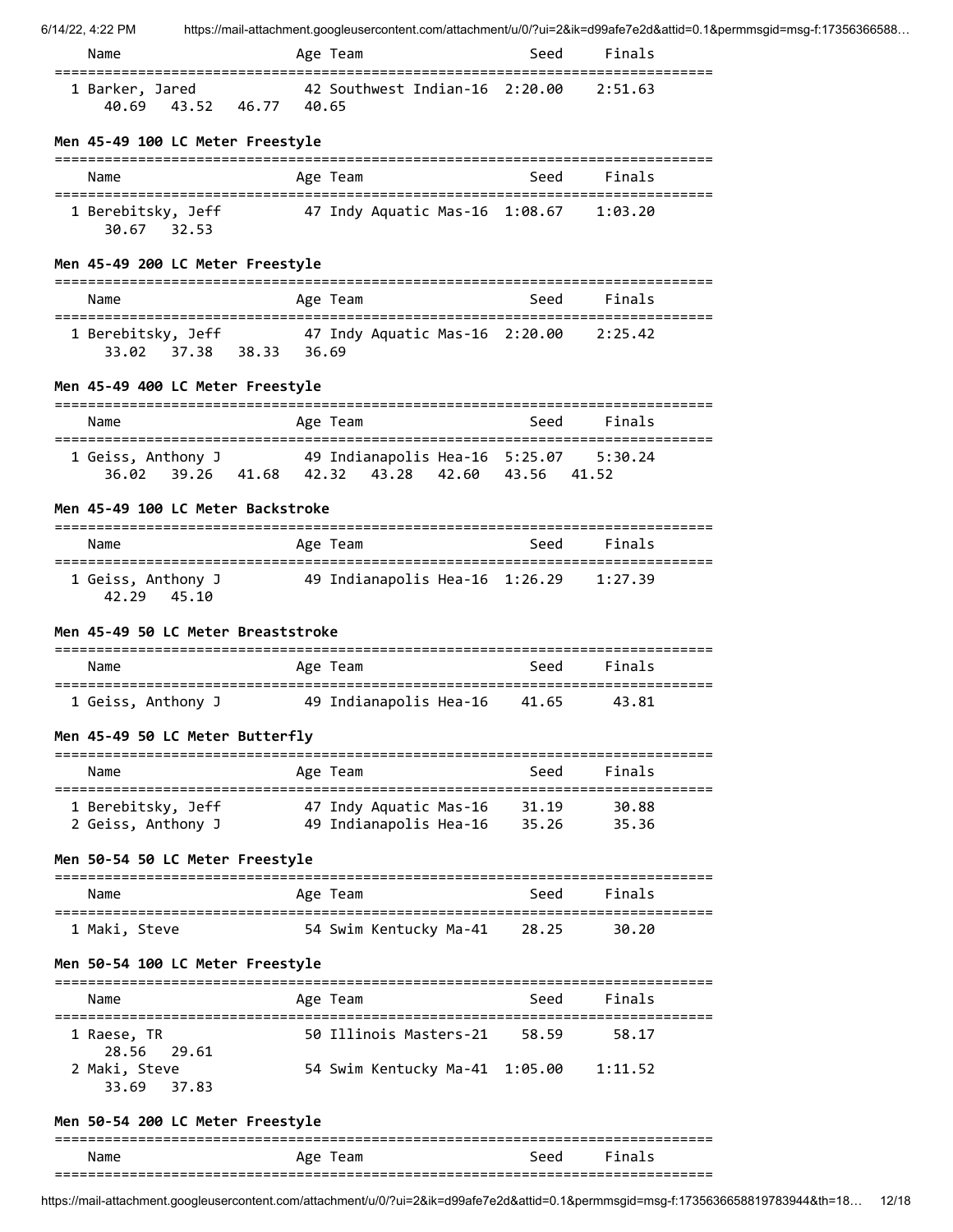| 1 Raese, TR             | 50 Illinois Masters-21 2:16.22 2:13.98 |  |
|-------------------------|----------------------------------------|--|
| 31.13 35.34 35.64       | 31.87                                  |  |
| 2 Lowney, Mark          | 54 Swim Kentucky Ma-41 2:16.68 2:17.85 |  |
| 32.17 34.33 35.84 35.51 |                                        |  |

### **Men 50-54 400 LC Meter Freestyle**

| Finals<br>Seed<br>Name<br>Age Team<br>54 Swim Kentucky Ma-41 4:48.50 4:49.45<br>1 Lowney, Mark<br>33.10 35.25 36.29 36.71 37.05 37.28 37.46 36.31<br>51 Swim Kentucky Ma-41 5:29.46 5:34.38<br>2 Rushman, C.J.<br>42.81 43.03 43.87 42.30 40.61<br>38.67 41.25 41.84<br>54 Swim Kentucky Ma-41 5:20.14 6:11.60<br>3 Maki, Steve<br>38.72 43.40 44.78 47.12 49.17 49.62 50.08 48.71 |  |  |
|------------------------------------------------------------------------------------------------------------------------------------------------------------------------------------------------------------------------------------------------------------------------------------------------------------------------------------------------------------------------------------|--|--|
|                                                                                                                                                                                                                                                                                                                                                                                    |  |  |
|                                                                                                                                                                                                                                                                                                                                                                                    |  |  |

# **Men 50-54 200 LC Meter Backstroke**

| Name        |       |       |       | Age Team                       | Seed | Finals  |  |
|-------------|-------|-------|-------|--------------------------------|------|---------|--|
| 1 Raese, TR |       |       |       | 50 Illinois Masters-21 2:28.80 |      | 2:30.34 |  |
| 34.67       | 38.85 | 39.59 | 37.23 |                                |      |         |  |

#### **Men 50-54 50 LC Meter Breaststroke**

| Name            | Age Team                     | Seed | Finals  |  |
|-----------------|------------------------------|------|---------|--|
| 1 Rushman, C.J. | 51 Swim Kentucky Ma-41 39.89 |      | - 37.96 |  |

#### **Men 50-54 100 LC Meter Breaststroke**

| Name                              | Age Team                       | Seed | Finals  |
|-----------------------------------|--------------------------------|------|---------|
| 1 Rushman, C.J.<br>40.07<br>46.11 | 51 Swim Kentucky Ma-41 1:32.66 |      | 1:26.18 |

### **Men 50-54 200 LC Meter Breaststroke**

| Name                     |       |       | Age Team |                                | Seed | Finals  |  |
|--------------------------|-------|-------|----------|--------------------------------|------|---------|--|
| 1 Rushman, C.J.<br>44.89 | 49.88 | 50.32 | 47.89    | 51 Swim Kentucky Ma-41 3:14.67 |      | 3:12.98 |  |

#### **Men 55-59 100 LC Meter Freestyle**

| Name                              | Age Team                       | Seed | Finals  |
|-----------------------------------|--------------------------------|------|---------|
| 1 Dickson, Kurt<br>30.09<br>31.36 | 55 Golden Road Aqua-33 1:01.23 |      | 1:01.45 |

### **Men 55-59 400 LC Meter Freestyle**

| Name            |                                                 | Age Team |  | Seed | Finals                                 |
|-----------------|-------------------------------------------------|----------|--|------|----------------------------------------|
| 1 Dickson, Kurt | 32.71 35.25 35.65 35.83 35.64 35.60 34.85 33.32 |          |  |      | 55 Golden Road Aqua-33 4:35.33 4:38.85 |

# **Men 55-59 50 LC Meter Backstroke**

| Name            | Age Team               | Seed  | Finals |
|-----------------|------------------------|-------|--------|
| 1 Dickson, Kurt | 55 Golden Road Aqua-33 | 32.19 | 32.55  |

#### **Men 55-59 200 LC Meter Backstroke**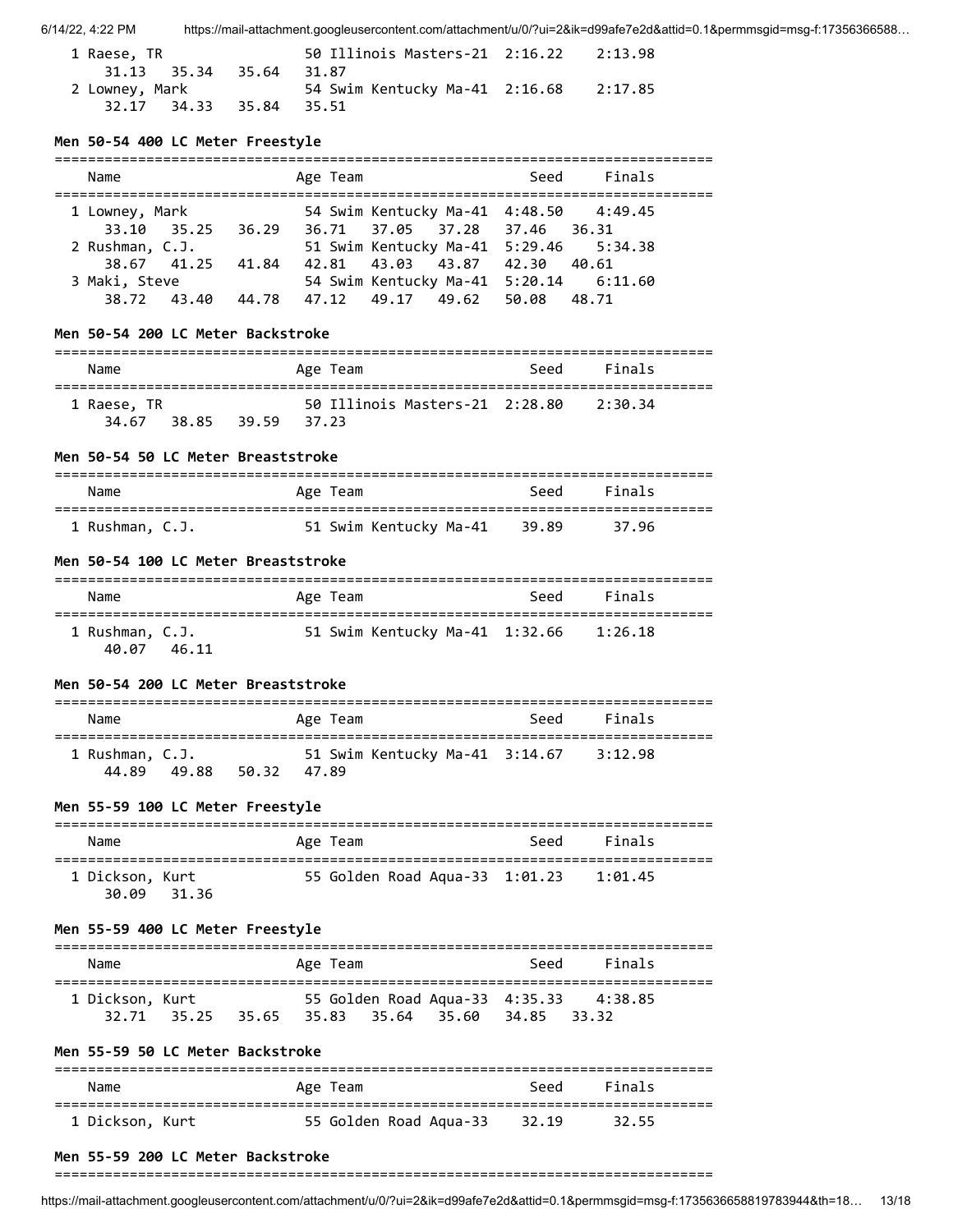| Name                                                                            | Age Team                                                                | Seed | Finals                                      |
|---------------------------------------------------------------------------------|-------------------------------------------------------------------------|------|---------------------------------------------|
| ==============================<br>1 Dickson, Kurt<br>35.79 36.33 35.14<br>34.00 | :=======================<br>55 Golden Road Aqua-33 2:22.11 2:21.26      |      | ===========                                 |
| Men 55-59 50 LC Meter Butterfly                                                 |                                                                         |      |                                             |
| Name                                                                            | Age Team                                                                | Seed | Finals                                      |
| 1 Dickson, Kurt                                                                 | 55 Golden Road Aqua-33 32.23                                            |      | 32.19                                       |
| Men 60-64 100 LC Meter Breaststroke                                             |                                                                         |      |                                             |
| Name                                                                            | Age Team                                                                | Seed | Finals                                      |
| 1 Hill, Steven<br>43.55 46.57                                                   | 63 Swim Kentucky Ma-41 1:30.00 1:30.12                                  |      |                                             |
| Men 60-64 200 LC Meter Breaststroke                                             |                                                                         |      |                                             |
| Name                                                                            | Age Team                                                                | Seed | Finals                                      |
| 1 Hill, Steven<br>43.59 49.04 50.50 51.65                                       | 63 Swim Kentucky Ma-41 3:15.00 3:14.78                                  |      |                                             |
| Men 60-64 200 LC Meter IM                                                       |                                                                         |      |                                             |
| Name                                                                            | Age Team                                                                | Seed | Finals                                      |
| 1 Hill, Steven<br>37.67 48.89 49.33 37.94                                       | 63 Swim Kentucky Ma-41 2:55.00 2:53.83                                  |      |                                             |
| Men 65-69 50 LC Meter Freestyle                                                 |                                                                         |      |                                             |
| Name                                                                            | Age Team                                                                | Seed | Finals                                      |
| 1 Oconnell, John K                                                              | 66 Southeastern Are-16 42.00                                            |      | 38.57                                       |
| Men 65-69 100 LC Meter Freestyle                                                |                                                                         |      |                                             |
| Name                                                                            | Age Team                                                                | Seed | Finals                                      |
| 1 Ritter, James                                                                 | ================<br>66 Central Ohio Aqu-17 1:01.00                      |      | 1:01.62                                     |
| 31.10<br>30.52<br>2 Young, Bruce<br>30.26<br>31.94                              | 65 Indy Aquatic Mas-16 1:02.00                                          |      | 1:02.20                                     |
| Men 65-69 400 LC Meter Freestyle                                                |                                                                         |      |                                             |
| Name                                                                            | Age Team                                                                | Seed | Finals                                      |
| 1 Ritter, James<br>35.02<br>36.88 37.96 38.20                                   | 66 Central Ohio Aqu-17 5:15.00<br>38.85 38.44 38.03                     |      | 4:56.96<br>33.58                            |
| 2 Wasserman, Neil R<br>38.31                                                    | 67  Powel Crosley, J-17  5:20.00<br>42.94 43.40 42.73 42.60 42.47 42.06 |      | 5:34.94<br>40.43                            |
| Men 65-69 50 LC Meter Backstroke                                                |                                                                         |      |                                             |
| Name                                                                            | Age Team                                                                | Seed | =================================<br>Finals |
| 1 Pitter, James                                                                 | $66$ Central Obio Aquell $1.18$ $0.0$                                   |      | - 21.10                                     |

 1 Ritter, James 66 Central Ohio Aqu-17 1:18.00 34.12 2 Young, Bruce 65 Indy Aquatic Mas-16 34.00 35.36

### **Men 65-69 200 LC Meter Backstroke**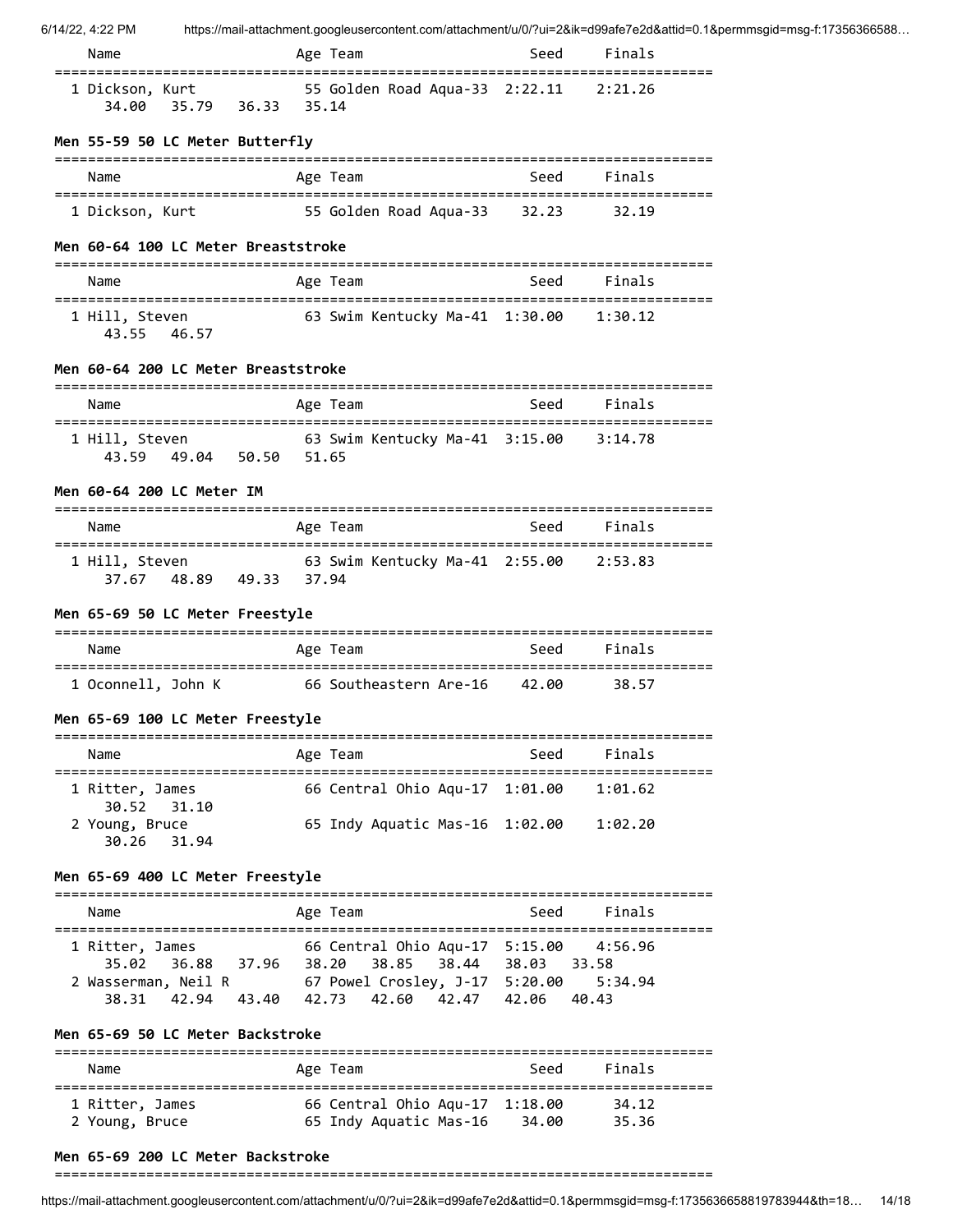| 6/14/22, 4:22 PM | https://mail-attachment.googleusercontent.com/attachment/u/0/?ui=2&ik=d99afe7e2d&attid=0.1&permmsgid=msg-f:17356366588 |
|------------------|------------------------------------------------------------------------------------------------------------------------|
|                  |                                                                                                                        |

| Name                                   | Age Team                                | Seed | Finals  |  |
|----------------------------------------|-----------------------------------------|------|---------|--|
| 1 Ritter, James                        | 66 Central Ohio Aqu-17 2:40.68          |      | 2:38.52 |  |
| 38.01 40.60<br>41.08<br>2 Young, Bruce | 38.83<br>65 Indy Aquatic Mas-16 2:42.00 |      | 2:41.09 |  |
| 38.23 40.96 41.56                      | 40.34                                   |      |         |  |
| 3 Wasserman, Neil R                    | 67 Powel Crosley, J-17 3:02.00          |      | 3:07.27 |  |
| 44.54 48.10<br>48.88                   | 45.75                                   |      |         |  |

### **Men 65-69 50 LC Meter Breaststroke**

| Name               | Age Team               | Seed  | Finals |
|--------------------|------------------------|-------|--------|
| 1 Hill, Jack       | 66 New Albany Aquat-17 | 45.00 | 46.01  |
| 2 Oconnell, John K | 66 Southeastern Are-16 | 52.00 | 55.99  |

# **Men 65-69 100 LC Meter Breaststroke**

| Name                           | Age Team                       | Seed | Finals  |  |
|--------------------------------|--------------------------------|------|---------|--|
| 1 Hill, Jack<br>54.98<br>48.73 | 66 New Albany Aquat-17 1:45.00 |      | 1:43.71 |  |

### **Men 65-69 200 LC Meter Breaststroke**

| Name                 | Age Team                       | Seed | Finals  |
|----------------------|--------------------------------|------|---------|
|                      |                                |      |         |
| 1 Wasserman, Neil R  | 67 Powel Crosley, J-17 3:12.07 |      | 3:13.10 |
| 44.62 50.01<br>49.84 | 48.63                          |      |         |
| 2 Hill, Jack         | 66 New Albany Aquat-17 3:49.50 |      | 3:52.89 |
| 52.67 58.82 1:02.70  | 58.70                          |      |         |
|                      |                                |      |         |

## **Men 65-69 50 LC Meter Butterfly**

| Name         | Age Team                     | Seed | <b>Finals</b> |  |
|--------------|------------------------------|------|---------------|--|
| 1 Hill, Jack | 66 New Albany Aquat-17 48.00 |      | 45.05         |  |

### **Men 65-69 200 LC Meter IM**

| Name                               |                | Age Team                               | Seed | Finals |
|------------------------------------|----------------|----------------------------------------|------|--------|
| 1 Wasserman, Neil R<br>38.44 47.09 | 48.91<br>38.72 | 67 Powel Crosley, J-17 2:50.00 2:53.16 |      |        |

### **Men 65-69 400 LC Meter IM**

| Name                               |       | Age Team |  | Seed                          | Finals |
|------------------------------------|-------|----------|--|-------------------------------|--------|
| 1 Wasserman, Neil R<br>38.45 45.19 | 50.01 |          |  | 48.46 51.76 51.71 41.94 39.00 |        |

### **Men 70-74 50 LC Meter Freestyle**

| Name                  | Age Team               | Seed  | Finals |  |
|-----------------------|------------------------|-------|--------|--|
| 1 Chamberlain, Rick A | 71 Indy Aquatic Mas-16 | 32.00 | 32.14  |  |
| 2 Thompson, Frank     | 71 Michigan Masters-19 | 33.99 | 38.18  |  |

# **Men 70-74 100 LC Meter Freestyle**

| Name                       |       | Age Team |                                | Seed | Finals  |  |
|----------------------------|-------|----------|--------------------------------|------|---------|--|
| 1 Thompson, Frank<br>40.58 | 43.90 |          | 71 Michigan Masters-19 1:22.57 |      | 1:24.48 |  |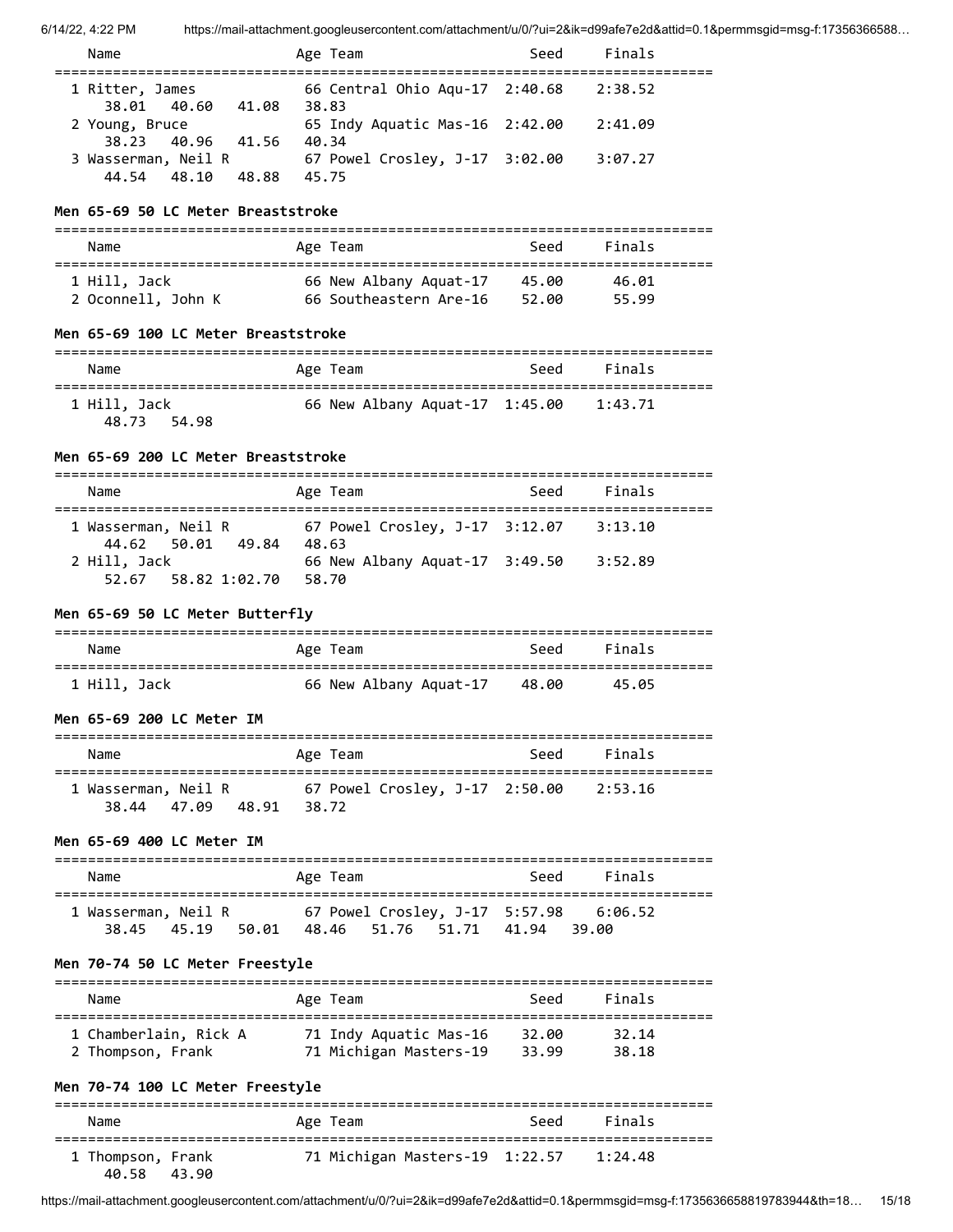| Men 70-74 200 LC Meter Freestyle                       |                                                                                           | :==================== |                                |
|--------------------------------------------------------|-------------------------------------------------------------------------------------------|-----------------------|--------------------------------|
| Name                                                   | Age Team                                                                                  |                       | Seed Finals                    |
| 46.94 48.58 45.61<br>41.09                             | 1 Thompson, Frank 71 Michigan Masters-19 2:55.70 3:02.22                                  |                       |                                |
| Men 70-74 400 LC Meter Freestyle                       |                                                                                           |                       |                                |
| Name                                                   | Age Team                                                                                  | Seed                  | Finals                         |
| 1 Thompson, Frank                                      | 71 Michigan Masters-19 6:18.92 6:32.10<br>43.42 50.04 50.86 51.49 50.41 49.52 49.66 46.70 |                       |                                |
| Men 70-74 50 LC Meter Backstroke                       |                                                                                           |                       |                                |
| Name                                                   | Age Team                                                                                  | Seed                  | Finals                         |
| 1 Johnson, Charles                                     | 72 UC41                                                                                   | 35.15                 | 36.65                          |
| Men 70-74 200 LC Meter Backstroke                      |                                                                                           |                       |                                |
| Name                                                   | Age Team                                                                                  | Seed                  | Finals                         |
| 54.60 55.67 54.06<br>52.14                             | 1 Thompson, Frank 71 Michigan Masters-19 3:16.60 3:36.47                                  |                       | ============================== |
| Men 70-74 50 LC Meter Butterfly                        |                                                                                           |                       |                                |
| Name                                                   | Age Team                                                                                  | Seed                  | Finals                         |
|                                                        | 1 Chamberlain, Rick A 71 Indy Aquatic Mas-16                                              | 36.00                 | 34.91                          |
| Men 70-74 100 LC Meter Butterfly                       |                                                                                           |                       |                                |
| Name                                                   | Age Team                                                                                  | Seed                  | Finals                         |
| 42.63<br>49.39                                         | 1 Chamberlain, Rick A 71 Indy Aquatic Mas-16 1:28.00                                      |                       | 1:32.02                        |
| Men 80-84 50 LC Meter Backstroke                       |                                                                                           |                       |                                |
| Name                                                   | Age Team                                                                                  | Seed                  | Finals                         |
| 1 Quigley, George J                                    | 82 Indy Aquatic Mas-16                                                                    | 48.50                 | 46.39                          |
| Men 80-84 100 LC Meter Backstroke                      |                                                                                           |                       |                                |
| Name                                                   | ===============<br>Age Team                                                               | Seed                  | Finals                         |
| 1 Quigley, George J<br>52.97 51.99                     | 82 Indy Aquatic Mas-16 1:45.50                                                            |                       | 1:44.96                        |
| Men 80-84 200 LC Meter Backstroke                      |                                                                                           |                       |                                |
| Name                                                   | Age Team                                                                                  | Seed                  | Finals                         |
| 1 Quigley, George J<br>56.31   59.05   1:00.12   55.88 | 82 Indy Aquatic Mas-16 3:48.70                                                            |                       | 3:51.36                        |
| Men 85-89 50 LC Meter Backstroke                       |                                                                                           |                       |                                |
| Name                                                   | Age Team                                                                                  | Seed                  | Finals                         |
|                                                        |                                                                                           |                       |                                |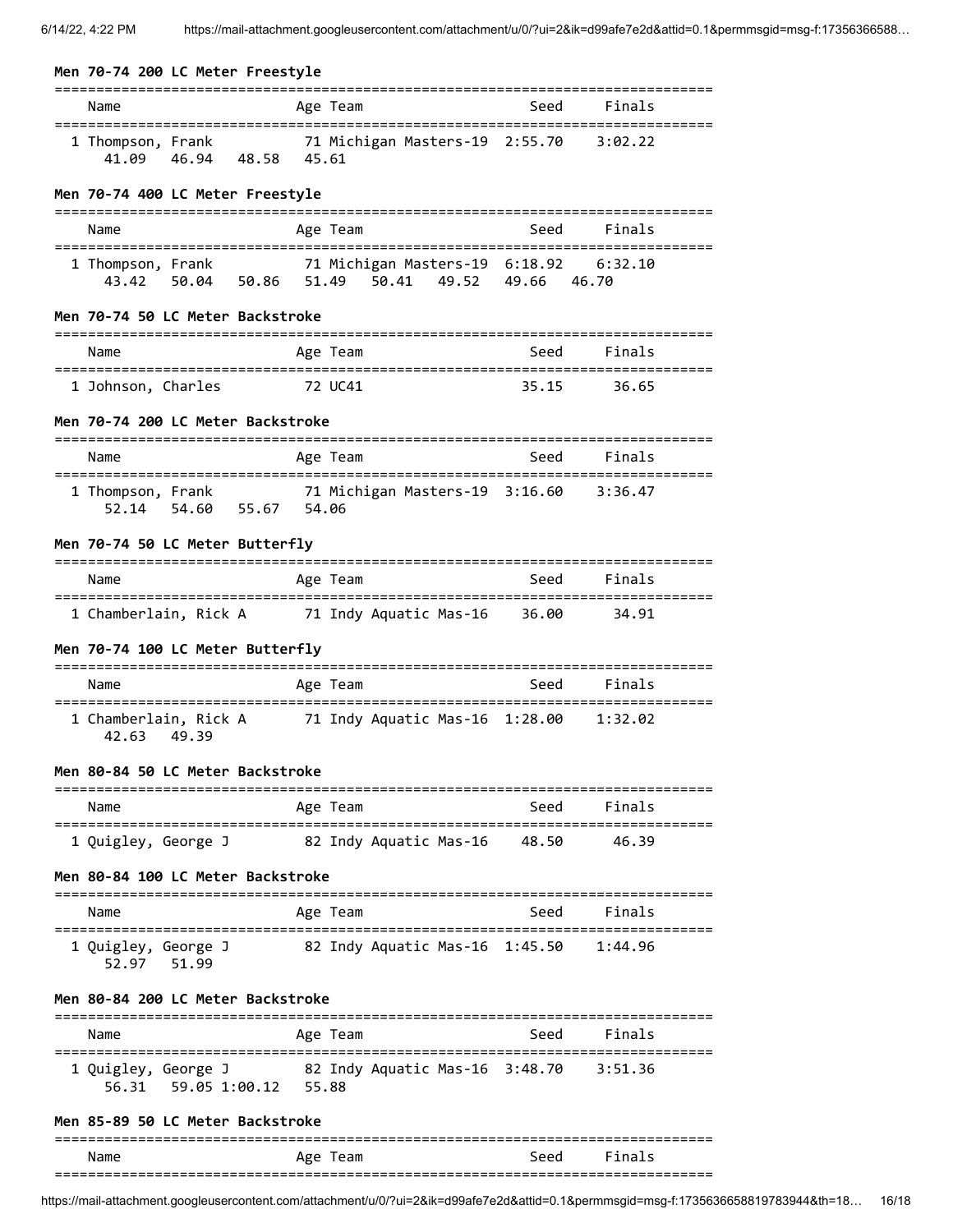| 6/14/22, 4:22 PM                                                                                                                                 |       |          |                                                     |       |                                       | https://mail-attachment.googleusercontent.com/attachment/u/0/?ui=2&ik=d99afe7e2d&attid=0.1&permmsgid=msg-f:17356366588 |
|--------------------------------------------------------------------------------------------------------------------------------------------------|-------|----------|-----------------------------------------------------|-------|---------------------------------------|------------------------------------------------------------------------------------------------------------------------|
| 1 Costill, David                                                                                                                                 |       |          | 86 Indy Aquatic Mas-16                              | 42.21 | 47.09                                 |                                                                                                                        |
| Men 85-89 100 LC Meter Backstroke                                                                                                                |       |          |                                                     |       |                                       |                                                                                                                        |
| Name                                                                                                                                             |       | Age Team |                                                     | Seed  | Finals                                |                                                                                                                        |
| 1 Costill, David<br>51.08 55.91                                                                                                                  |       |          | 86 Indy Aquatic Mas-16 1:29.06                      |       | 1:46.99                               |                                                                                                                        |
| Men 85-89 50 LC Meter Breaststroke                                                                                                               |       |          |                                                     |       |                                       |                                                                                                                        |
| Name                                                                                                                                             |       | Age Team |                                                     | Seed  | Finals                                |                                                                                                                        |
| 1 Costill, David                                                                                                                                 |       |          | 86 Indy Aquatic Mas-16                              | 46.90 | 57.53                                 |                                                                                                                        |
| Men 85-89 100 LC Meter Breaststroke                                                                                                              |       |          |                                                     |       |                                       |                                                                                                                        |
| Name                                                                                                                                             |       | Age Team |                                                     | Seed  | Finals                                |                                                                                                                        |
| 1 Costill, David<br>1:00.71 1:09.09                                                                                                              |       |          | 86 Indy Aquatic Mas-16 1:40.90                      |       | 2:09.80                               |                                                                                                                        |
| Women 100-119 200 LC Meter Freestyle Relay                                                                                                       |       |          |                                                     |       |                                       |                                                                                                                        |
| Team                                                                                                                                             |       |          |                                                     | Seed  | Finals                                |                                                                                                                        |
| 1 Indy Aquatic Masters-16 'A'<br>1) Crawford, Allison W31<br>3) Johnson, Lorece W27<br>38.20<br>32.75<br>Women 100-119 200 LC Meter Medley Relay | 35.99 | 31.98    | 2) Hyde, Faith N W24<br>4) Fidanze, Rosalie W31     | NΤ    | 2:18.92                               |                                                                                                                        |
| Team                                                                                                                                             |       |          |                                                     | Seed  | Finals Points                         |                                                                                                                        |
| ======================================<br>1 Indy Aquatic Masters-16 'A'<br>1) Crawford, Allison W31<br>3) Hyde, Faith N W24<br>40.83<br>42.24    | 43.16 | 37.05    | 2) Fidanze, Rosalie W31<br>4) Johnson, Lorece W27   | ΝT    | ==========================<br>2:43.28 |                                                                                                                        |
| Women 200-239 200 LC Meter Medley Relay                                                                                                          |       |          |                                                     |       |                                       |                                                                                                                        |
| Team                                                                                                                                             |       |          |                                                     | Seed  | Finals Points                         |                                                                                                                        |
| 1 Indy Aquatic Masters-16 'A'<br>1) Widland, Kathleen W66<br>3) Gettelfinger, Cheryl W65<br>44.84<br>55.59                                       | 44.42 | 31.68    | 2) Scruggs, Dana W63<br>4) Hathaway, Michele W54    | NΤ    | 2:56.53                               |                                                                                                                        |
| Women 240-279 200 LC Meter Freestyle Relay                                                                                                       |       |          |                                                     |       |                                       |                                                                                                                        |
| Team                                                                                                                                             |       |          |                                                     | Seed  | Finals                                |                                                                                                                        |
| 1 Indy Aquatic Masters-16 'A'<br>1) Teal, Lindy W61<br>3) Widland, Kathleen W66<br>57.69<br>36.97                                                | 59.27 | 15.10    | 2) Scruggs, Dana W63<br>4) Gettelfinger, Cheryl W65 | NΤ    | 2:49.03                               |                                                                                                                        |
| Mixed 160-199 200 LC Meter Freestyle Relay                                                                                                       |       |          |                                                     |       |                                       |                                                                                                                        |
| Team                                                                                                                                             |       |          |                                                     | Seed  | Finals                                |                                                                                                                        |
| 1 Powel Crosley, Jr. YMCA-17<br>1) Gagnon, Caitlin W28                                                                                           |       | 'A'      | 2) Hermann, Laura W33                               | NΤ    | 2:16.69                               |                                                                                                                        |